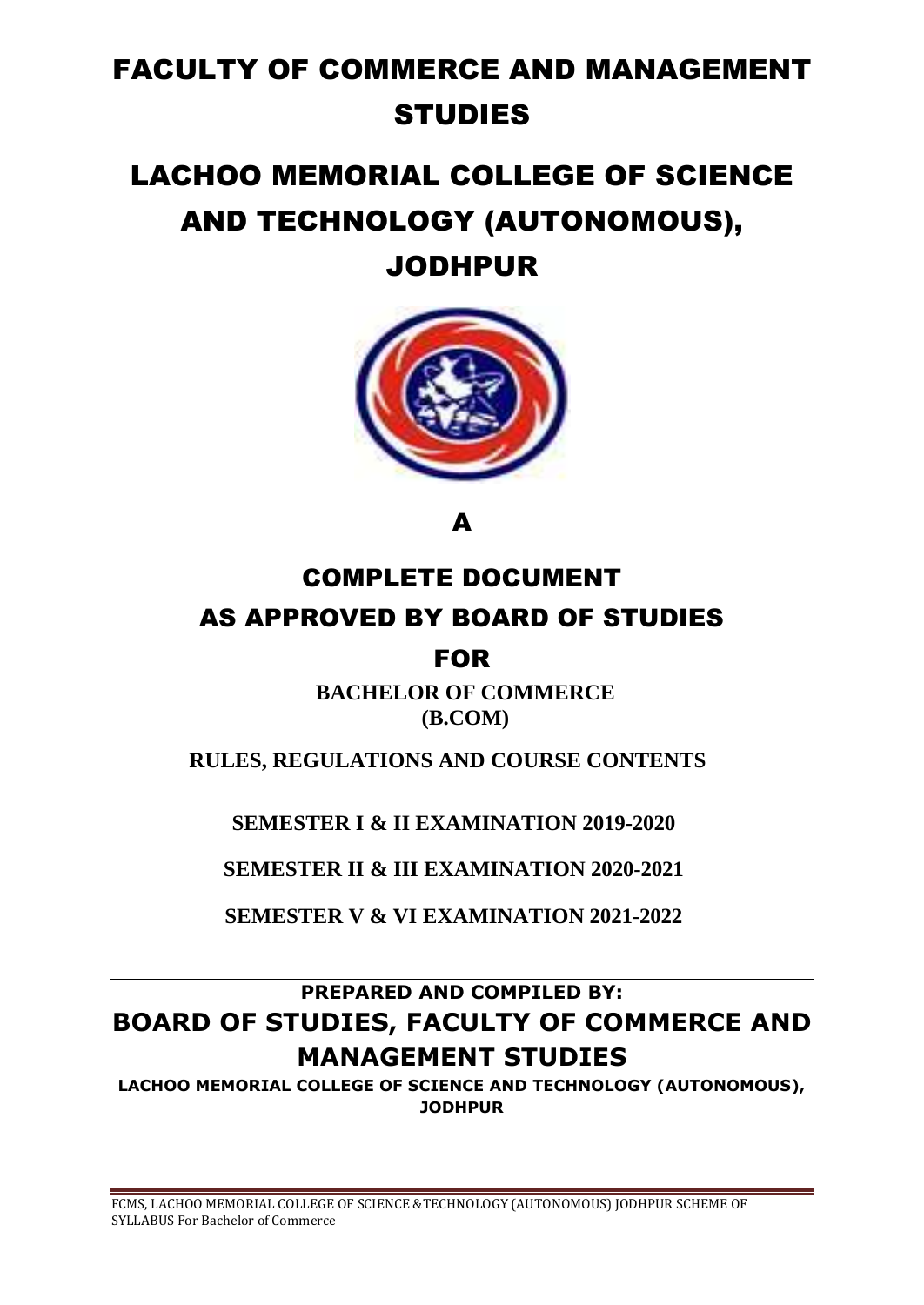### **BACHELOR OF COMMERCE**

#### **OBJECTIVES:**

The business scenario is ever changing in terms of practice and knowledge generation and these have a tremendous impact on commerce education worldwide. The objective of this course is therefore to provide a thorough knowledge about trade and commerce and to impart relevant skills in the field of accounting, management, business economics & finance.

#### **ELIGIBILTY & ADMISSION CRITERIA**

The course leading to the degree of B.Com will be a full time (day hour) three year degree course consisting of six semesters after qualifying 10+2(senior secondary) or its equivalent public examination conducted by any recognized Board of Education in India. In order to ensure best intake in the course students will be admitted purely on the merit basis.

### **SCHEME OF EXAMINATIONS**

Examinations shall be conducted at the end of each semester as per the academic calendar notified by the College.

#### **PASS PERCENTAGE AND PROMOTION CRITERIA**

As per college rules.

#### **REAPPEARANCE IN PASSED PAPERS**

As per college rules.

#### **DIVISION CRITERIA**

As per college rules.

#### **SPAN PERIOD**

Three Years Duration

#### **ATTENDANCE REQUIREMENT**

As per college rules.

**Faculty of Management and Commerce Studies, Lachoo Memorial College of Science & Technology (Autonomous), Jodhpur-342009**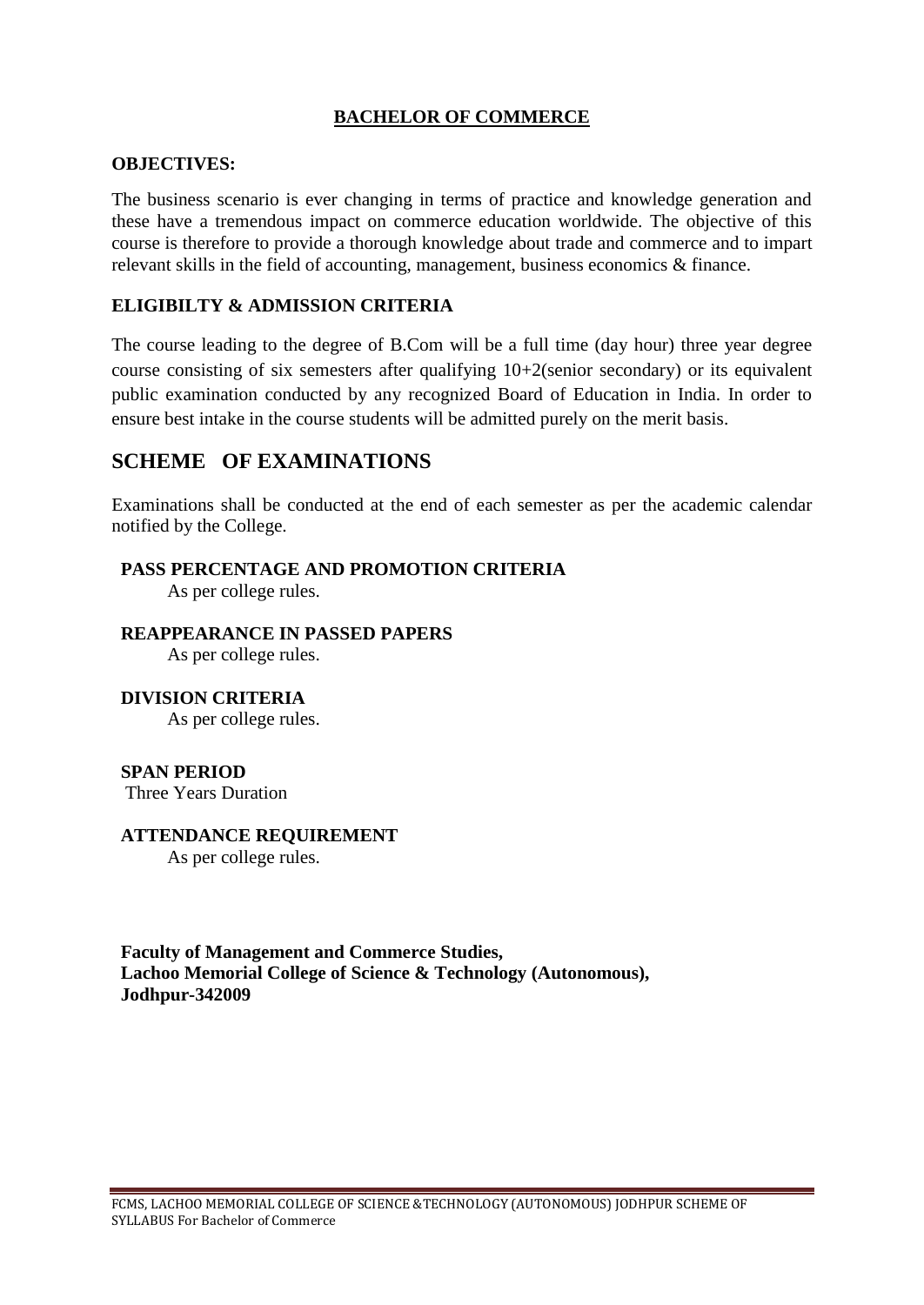#### **COURSE/EXAMINATION STRUCTURE FOR B.COM PROGRAM EFFECTIVE FROM ACADEMIC SESSION 2019-20**

#### **B.Com Semester I**

|                                        | <b>Name of Subject</b>     | <b>Number</b><br><b>of</b><br><b>Hours</b><br>per<br>week | <b>Marks</b>                                                                                |                                                                                      |                            |  |
|----------------------------------------|----------------------------|-----------------------------------------------------------|---------------------------------------------------------------------------------------------|--------------------------------------------------------------------------------------|----------------------------|--|
| I Semester<br><b>B.COM</b><br>Code No. |                            |                                                           | <b>CIA</b><br>(Continuous<br><b>Internal</b><br>Assessment)<br>1 hour<br><b>Examination</b> | <b>ESE</b><br><b>(End Semester)</b><br>Examination)<br>3 hours<br><b>Examination</b> | Maximum/<br><b>Minimum</b> |  |
| <b>B.COM111</b>                        | Accounting                 | 4                                                         | 20                                                                                          | 80                                                                                   | 100/40                     |  |
| <b>B.COM112</b>                        | Economics                  | 4                                                         | 20                                                                                          | 80                                                                                   | 100/40                     |  |
| <b>B.COM113</b>                        | Mercantile Law             | 4                                                         | 20                                                                                          | 80                                                                                   | 100/40                     |  |
| <b>B.COM114</b>                        | <b>Management Concepts</b> | 4                                                         | 20                                                                                          | 80                                                                                   | 100/40                     |  |
| <b>B.COM115</b>                        | General English/Hindi      | 4                                                         | 20                                                                                          | 80                                                                                   | 100/40                     |  |
|                                        | <b>Total</b>               | 20                                                        | 80                                                                                          | 320                                                                                  | 400/160                    |  |

**\*The BOS approved paper B.COM 115 i.e. the paper on General English/Hindi; Grade PP shall be awarded for a pass and NP for a failure.**

#### **B.COM Semester II**

|                                         |                                          | <b>Number</b>                            | <b>Marks</b>                                                                                        |                                                                                     |                            |
|-----------------------------------------|------------------------------------------|------------------------------------------|-----------------------------------------------------------------------------------------------------|-------------------------------------------------------------------------------------|----------------------------|
| II Semester<br><b>B.COM</b><br>Code No. | <b>Name of Subject</b>                   | <b>of</b><br><b>Hours</b><br>per<br>week | <b>CIA</b><br><b>(Continuous)</b><br><b>Internal</b><br>Assessment)<br>1 hour<br><b>Examination</b> | <b>ESE</b><br><b>(End Semester</b><br>Examination)<br>3 hours<br><b>Examination</b> | Maximum/<br><b>Minimum</b> |
| <b>B.COM211</b>                         | Financial Accounting                     | 4                                        | 20                                                                                                  | 80                                                                                  | 100/40                     |
| <b>B.COM212</b>                         | <b>Business Statistics</b>               | 4                                        | 20                                                                                                  | 80                                                                                  | 100/40                     |
| <b>B.COM213</b>                         | Business $\&$<br>Economic<br>Environment | 4                                        | 20                                                                                                  | 80                                                                                  | 100/40                     |
| <b>B.COM214</b>                         | <b>Cost Accounting</b>                   | 4                                        | 20                                                                                                  | 80                                                                                  | 100/40                     |
| <b>B.COM215</b>                         | Spoken English                           | 4                                        | 20                                                                                                  | 80                                                                                  | 100/40                     |
| <b>B.COM 221</b>                        | Seminar on<br>Contemporary Issues        | 4                                        | 20                                                                                                  | 80                                                                                  | 100/40                     |
| Total                                   |                                          | 24                                       | <b>100</b>                                                                                          | 400                                                                                 | 500/200                    |

 **The BOS approved paper B.COM 215 i.e. the paper on Spoken English/Hindi; Grade PP shall be awarded for a pass and NP for a failure.**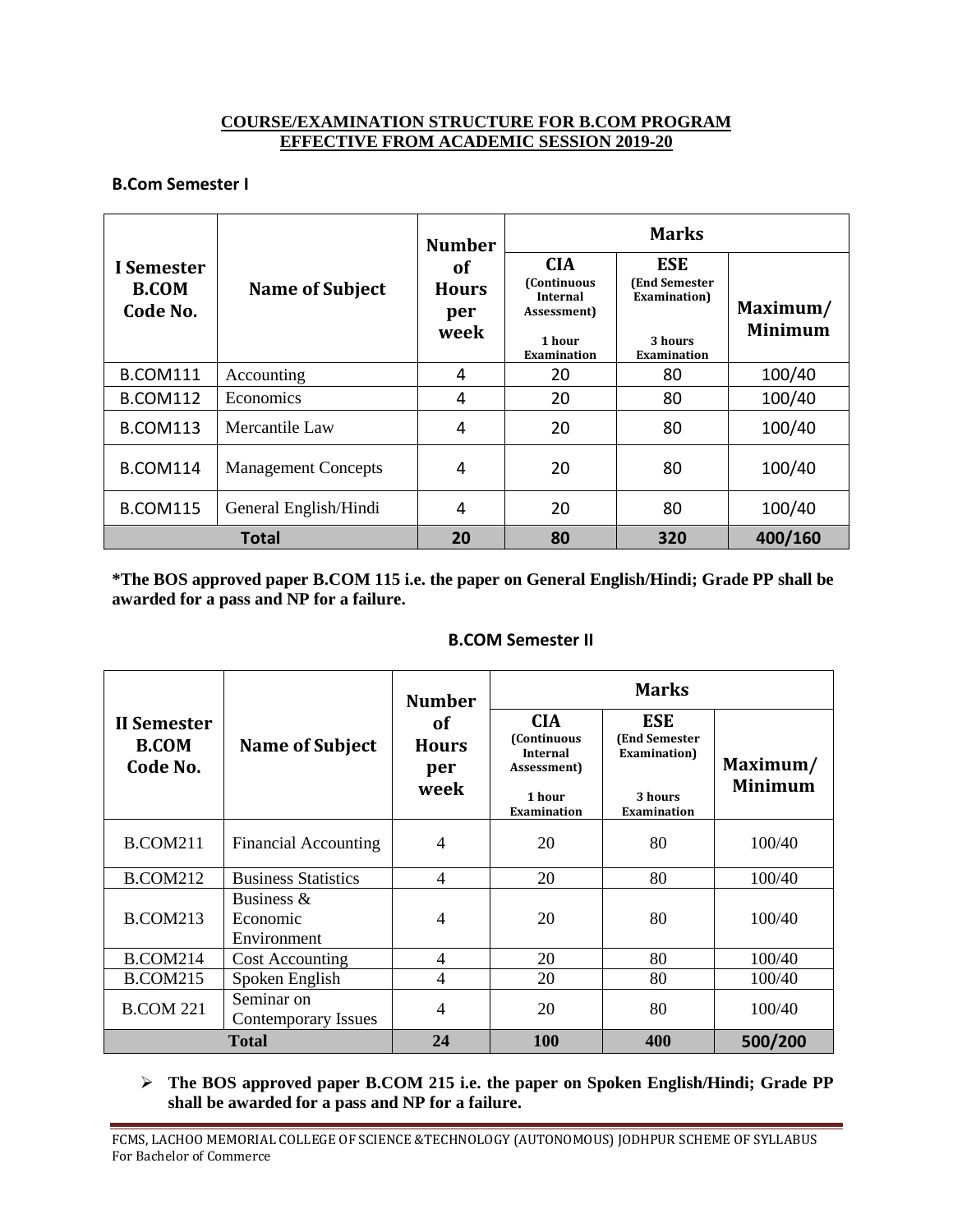**The BOS approved PaperB.COM 221 i.e. Seminar on Contemporary Issues. Here faculty member will assign contemporary issues like current economic issues, stock market developments, corporate governance etc.to the students. Student will prepare seminar report under the guidance of assigned faculty member and will submit and present report in The Continuous Internal Examinations (CIA)of 20 marks and will be evaluated by internal and external examiners in the same in End Semester Examinations(ESE)**

|                                                 | <b>Name of Subject</b>          | <b>Number</b><br>of<br><b>Hours</b><br>per<br>week | <b>Marks</b>                                                        |                                                     |                            |  |
|-------------------------------------------------|---------------------------------|----------------------------------------------------|---------------------------------------------------------------------|-----------------------------------------------------|----------------------------|--|
| <b>III Semester</b><br><b>B.COM</b><br>Code No. |                                 |                                                    | <b>CIA</b><br><b>(Continuous)</b><br><b>Internal</b><br>Assessment) | <b>ESE</b><br><b>(End Semester)</b><br>Examination) | Maximum/<br><b>Minimum</b> |  |
|                                                 |                                 |                                                    | 1 hour<br>Examination                                               | 3 hours<br>Examination                              |                            |  |
| <b>B.COM311</b>                                 | Financial<br>Management         | 4                                                  | 20                                                                  | 80                                                  | 100/40                     |  |
| <b>B.COM312</b>                                 | Corporate Law                   | 4                                                  | 20                                                                  | 80                                                  | 100/40                     |  |
| <b>B.COM313</b>                                 | Corporate<br>Accounting         | 4                                                  | 20                                                                  | 80                                                  | 100/40                     |  |
| <b>B.COM314</b>                                 | <b>Banking Operations</b>       | 4                                                  | 20                                                                  | 80                                                  | 100/40                     |  |
| <b>B.COM315</b>                                 | Environmental<br><b>Studies</b> | $\overline{2}$                                     | 20                                                                  | 80                                                  | 100/40                     |  |
| <b>B.COM 321</b>                                | Two Term Papers                 | $\overline{2}$                                     | 20                                                                  | 80                                                  | 100/40                     |  |
| Total                                           |                                 | 20                                                 | 100                                                                 | 400                                                 | 500/200                    |  |

#### **B.COM Semester III**

 **The BOS approved paper B.COM 315 i.e. the paper on Environmental Studies; Grade PP shall be awarded for a pass and NP for a failure.**

 **The BOS approved paper B.COM 321 Two Term Papers; where student will be required to prepare two term paper on subject assigned by faculty member. The term paper will be assigned by internal and external examiner. The term paper should be written by student in his /her own writing.**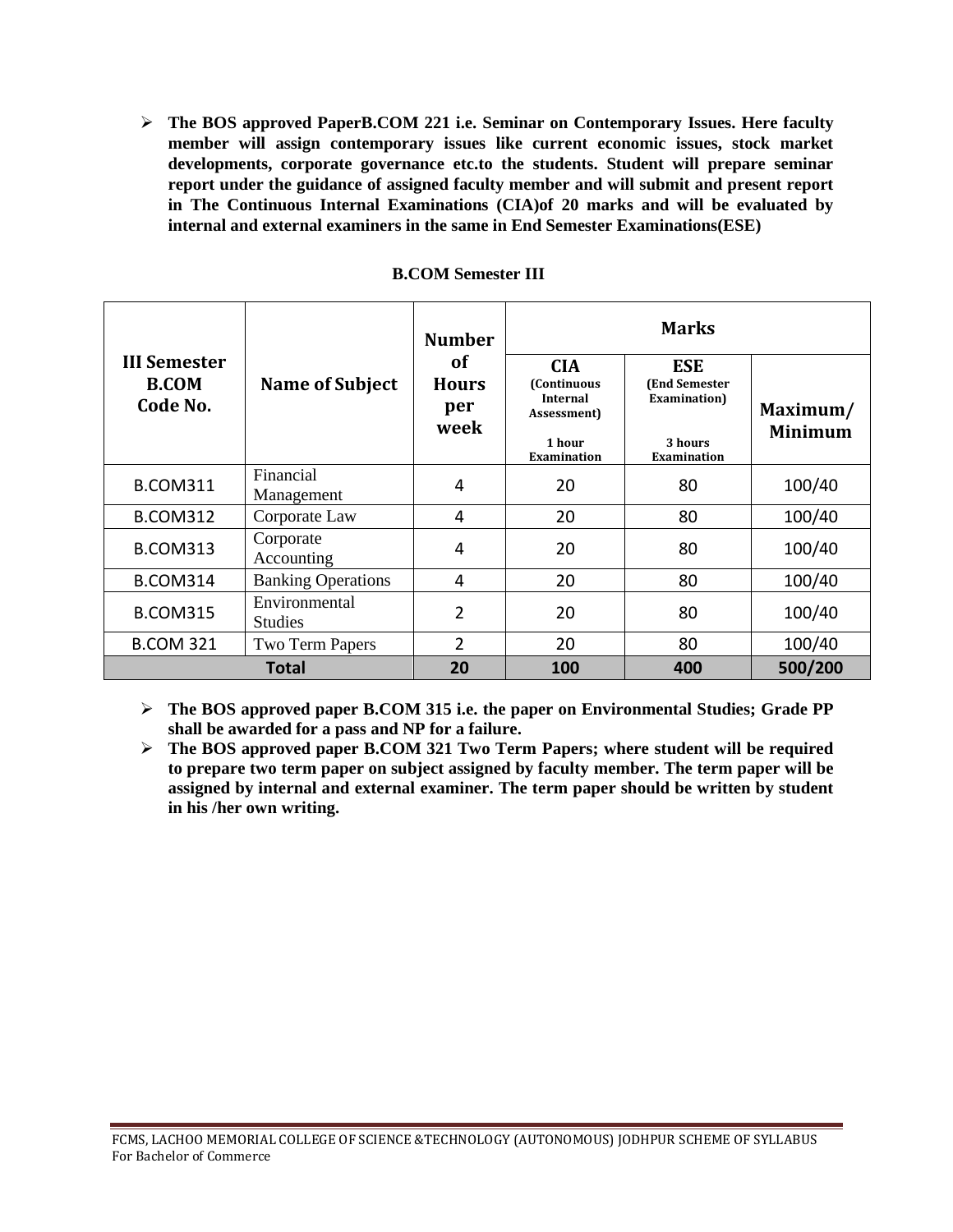#### **B.COM Semester IV**

|                                                |                                                            | <b>Number</b>                       | <b>Marks</b>                                                        |                                                     |                            |
|------------------------------------------------|------------------------------------------------------------|-------------------------------------|---------------------------------------------------------------------|-----------------------------------------------------|----------------------------|
| <b>IV Semester</b><br><b>B.COM</b><br>Code No. | <b>Name of Subject</b>                                     | <b>of</b><br>Periods<br>per<br>week | <b>CIA</b><br><b>(Continuous)</b><br><b>Internal</b><br>Assessment) | <b>ESE</b><br><b>(End Semester)</b><br>Examination) | Maximum/<br><b>Minimum</b> |
|                                                |                                                            |                                     | 1 hour<br><b>Examination</b>                                        | 3 hours<br><b>Examination</b>                       |                            |
| <b>B.COM411</b>                                | Direct Taxation                                            | 4                                   | 20                                                                  | 80                                                  | 100/40                     |
| <b>B.COM412</b>                                | Auditing and<br>Assurance                                  | 4                                   | 20                                                                  | 80                                                  | 100/40                     |
| <b>B.COM413</b>                                | Quantitative Aptitude                                      | 4                                   | 20                                                                  | 80                                                  | 100/40                     |
| <b>B.COM414</b>                                | Economic & Industrial<br>Law                               | 4                                   | 20                                                                  | 80                                                  | 100/40                     |
| <b>B.COM415</b>                                | <b>Office Automation and</b><br>Accounting<br>Applications | 4                                   | 20                                                                  | 80                                                  | 100/40                     |
|                                                | <b>Total</b>                                               | 20                                  | 100                                                                 | 400                                                 | 500/200                    |

#### **B.COM Semester V**

|                                        |                                  | <b>Number</b>                     | <b>Marks</b>                                                        |                                                     |                            |  |
|----------------------------------------|----------------------------------|-----------------------------------|---------------------------------------------------------------------|-----------------------------------------------------|----------------------------|--|
| V Semester<br><b>B.COM</b><br>Code No. | Name of<br><b>Subject</b>        | of<br><b>Hours</b><br>per<br>week | <b>CIA</b><br><b>(Continuous)</b><br><b>Internal</b><br>Assessment) | <b>ESE</b><br><b>(End Semester)</b><br>Examination) | Maximum/<br><b>Minimum</b> |  |
|                                        |                                  |                                   | 1 hour<br><b>Examination</b>                                        | 3 hours<br><b>Examination</b>                       |                            |  |
| <b>B.COM511</b>                        | Goods and<br>Services Tax        | 4                                 | 20                                                                  | 80                                                  | 100/40                     |  |
| <b>B.COM512</b>                        | Management<br>Accounting         | 4                                 | 20                                                                  | 80                                                  | 100/40                     |  |
| <b>B.COM513</b>                        | <b>Functional</b><br>Management  | 4                                 | 20                                                                  | 80                                                  | 100/40                     |  |
| <b>B.COM514</b>                        | International<br>Trade & Finance | 4                                 | 20                                                                  | 80                                                  | 100/40                     |  |
| <b>B.COM515</b>                        | Entrepreneurship                 | $\overline{4}$                    | 20                                                                  | 80                                                  | 100/40                     |  |
| <b>Total</b>                           |                                  | 20                                | 100                                                                 | 400                                                 | 500/200                    |  |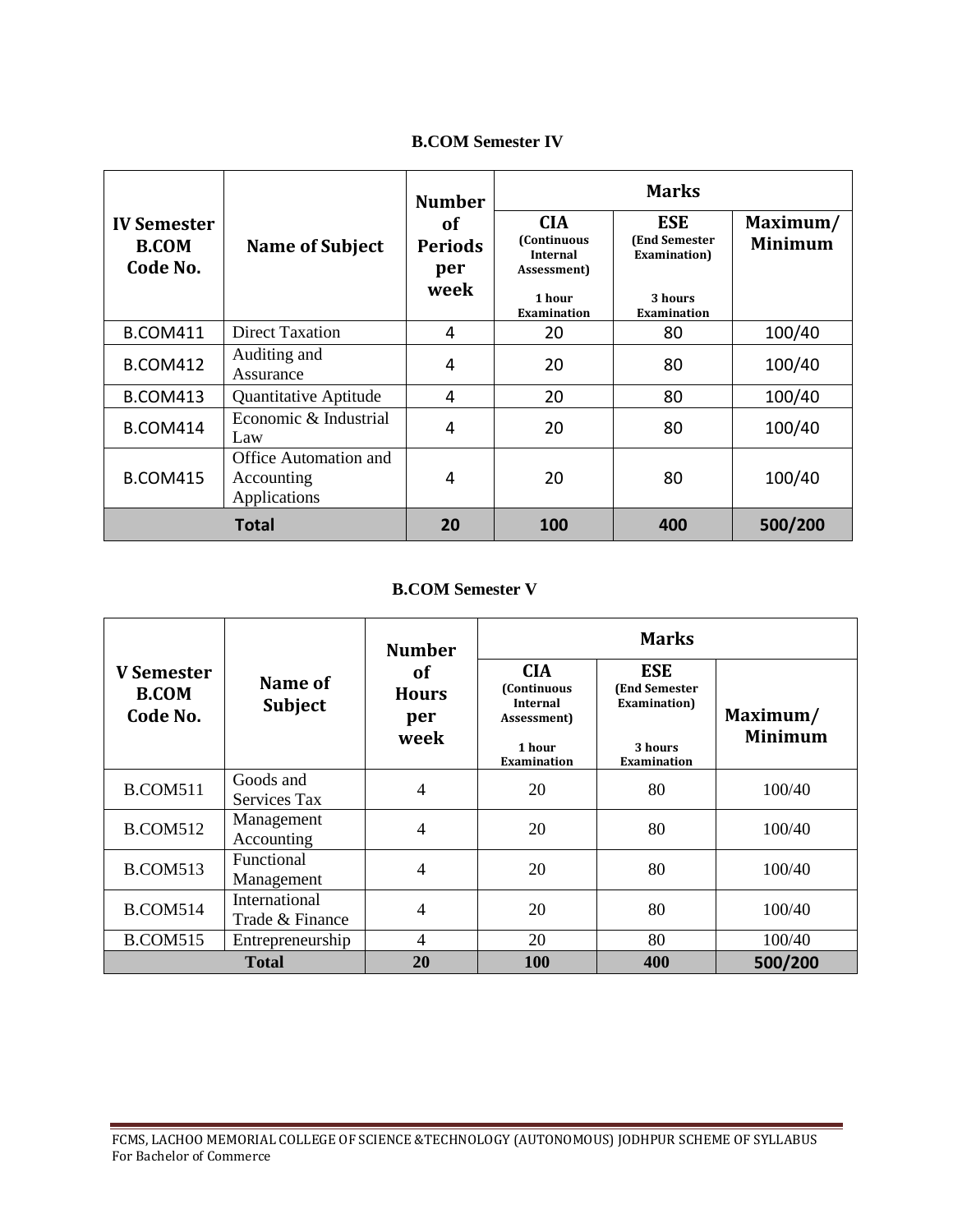#### **B.COM Semester VI**

|                                         |                                       | <b>Number</b>                            | <b>Marks</b>                                                                                       |                                                                                      |                            |  |
|-----------------------------------------|---------------------------------------|------------------------------------------|----------------------------------------------------------------------------------------------------|--------------------------------------------------------------------------------------|----------------------------|--|
| VI Semester<br><b>B.COM</b><br>Code No. | Name of<br><b>Subject</b>             | of<br><b>Hours</b><br>per<br><b>Week</b> | <b>CIA</b><br><b>(Continuous</b><br><b>Internal</b><br>Assessment)<br>1 hour<br><b>Examination</b> | <b>ESE</b><br><b>(End Semester)</b><br>Examination)<br>3 hours<br><b>Examination</b> | Maximum/<br><b>Minimum</b> |  |
| <b>B.COM611</b>                         | <b>Financial Market</b><br>Operations | 4                                        | 20                                                                                                 | 80                                                                                   | 100/40                     |  |
| <b>B.COM612</b>                         | Advance<br>Accounting                 | $\overline{4}$                           | 20                                                                                                 | 80                                                                                   | 100/40                     |  |
| <b>B.COM613</b>                         | Insurance<br>Management               | 4                                        | 20                                                                                                 | 80                                                                                   | 100/40                     |  |
| <b>B.COM614</b>                         | Research<br>Methodology               | 4                                        | 20                                                                                                 | 80                                                                                   | 100/40                     |  |
| <b>B.COM621</b>                         | Comprehensive<br>Viva-Voce            |                                          |                                                                                                    | 100                                                                                  | 100/40                     |  |
|                                         | <b>Total</b>                          | 20                                       | 80                                                                                                 | 420                                                                                  | 500/200                    |  |

 **The BOS approved Paper B.COM 621 i.e. Comprehensive Viva-Voce examination is based on the subject knowledge of B.COM I to BBA VI Semester and will be jointly examined by the internal and external examiners.**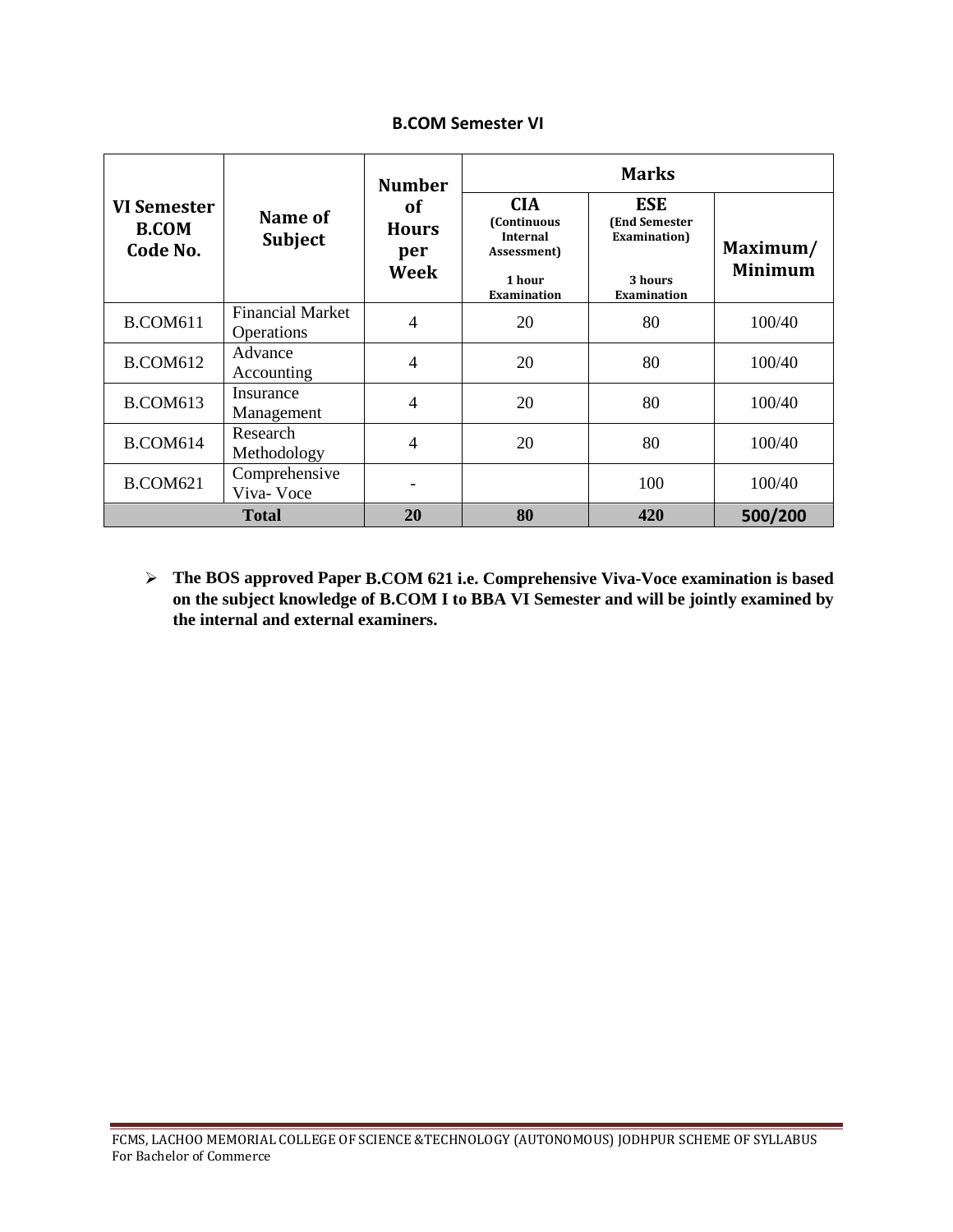#### **Paper – B.COM111 ACCOUNTING**

#### **B.COM** Semester –I Max.marks: 100 **Course/paper-B.COM 111 Time: 3 hrs**

- **Objectives:** *The paper aims at providing the basic knowledge to the student about the accounting management of an enterprise/organization.*
- Unit 1: Introduction to Accounting: Meaning, objectives, Basic Accounting terms. Accounting Principles: Meaning and nature, accounting concepts and conventions. Nature of Accounts, Rules of Debit and Credit. Recording of Transactions: Books of Original Entry- Journal, special purpose journal, Ledger posting from Journal and Balancing
- Unit 2: Trial Balance: Meaning, objectives & preparation. Errors: Types of Errors and Rectification; Preparation of Trading and Profit and loss account and Balance Sheet, Adjustments in preparation of Financial Statements.
- Unit 3: Bank Reconciliation Statement: Need for reconciliation between Cashbook and bank pass book and problems relating to the preparation of bank Reconciliation statements. Accounting for Non-profit organizations; Receipts and Payment Account, Preparation of Income and Expenditure Accounts and Balance Sheet from Receipt and Payment account.
- Unit 4 Accounting for Depreciation: Methods, computation and accounting treatment of Depreciation, change in depreciation method. Accounting for insurance claim for loss of stock and loss of profit
- Unit 5: Hire Purchase and Installment Payment System.

- 1. Rajpurohit, Joshi, Fundamentals of Accounting, Rajasthan Pathaya Prakashan.2010-2011
- 2. Shukla, M.C, Grewal, T**.**S. Gupta, S.C.: Financial Accounting, New Delhi,S. Chand ltd.2006.
- 3. Mongra, J.R. Ahuja, Girish and Sehgal, Ashok: Financial Accounting, Mayurs PaperBacks, New Delhi
- 4. Maheshwari S.N., Corporate Accounting, Vikas Publishing House, New Delhi.2009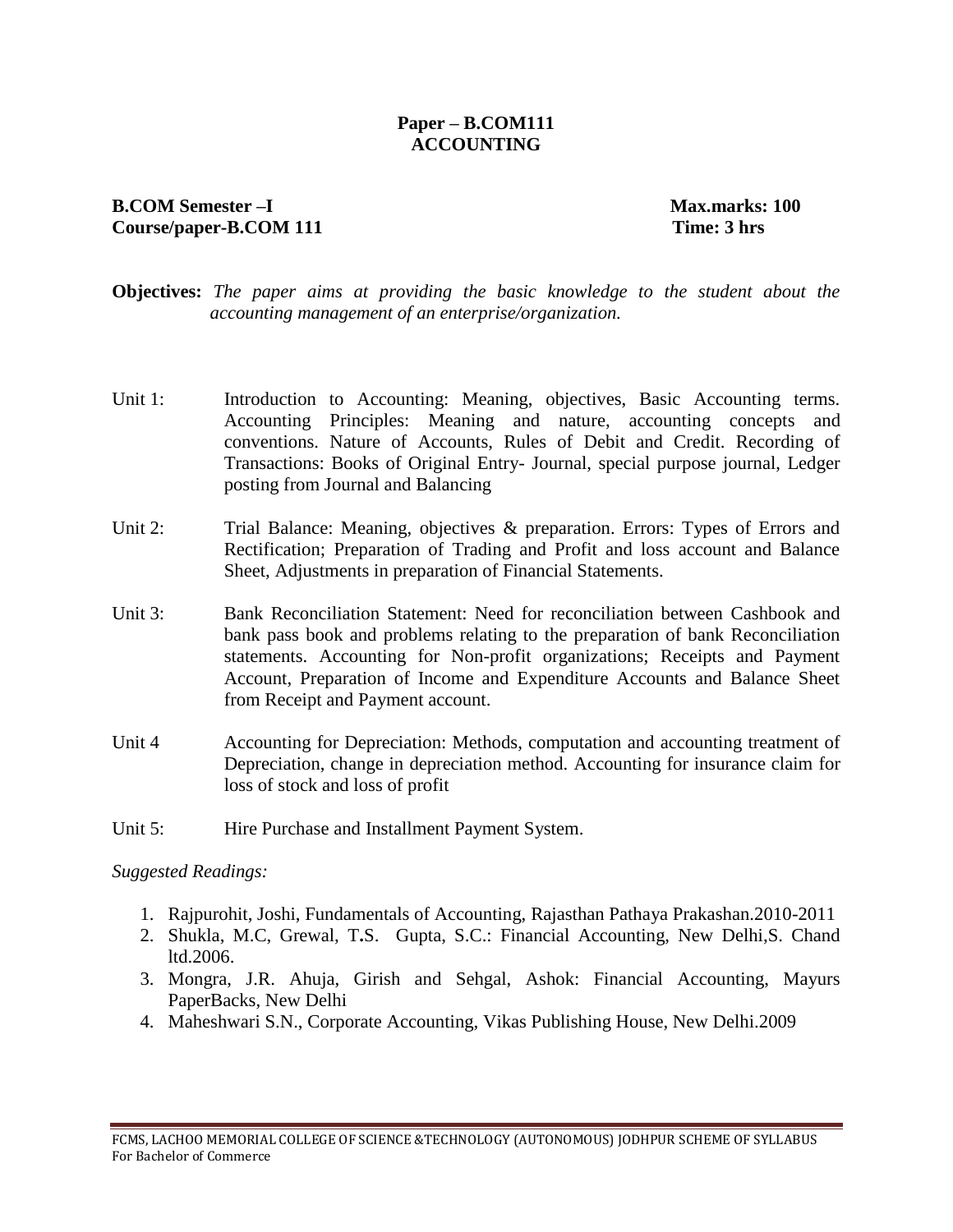#### **PAPER – B.COM 112 ECONOMICS**

### **B.COM Semester –I Max.marks:100** Course/paper-B.COM 112 Time: 3 hrs

- **Objectives:** *The paper aims at providing the basic knowledge to the student about the economics.*
- Unit 1: Meaning, Nature & Scope of Business Economics, Cardinal approach & Ordinal approach: Utility, Measurement of utility, Law of Diminishing Marginal Utility, Law of Equi-Marginal utility, demand analysis: concept and Law of Demand, Elasticity of demand-Meaning, type measurement.
- Unit-2: Production function: Law of variable proportions, expansion path, returns to scale, internal and external economies and diseconomies, ridge lines, theory of cost: short run and long run cost curve.
- Unit3 : Market structures: a) perfect competition: profit maximization and equilibrium of firm and industry, price and output determination in short run and long run; b) monopoly : determination of price, equilibrium of a firm, c) monopolistic competition: price and output determination, d) oligopoly: characteristics, pricing and output determination, price leadership and collusive oligopoly.
- Unit 4: Factor pricing I: Marginal productivity theory and demand for factors; nature of supply of factor inputs, determination of wage rates under perfect competition and monopoly, exploitation of labour, rent concept, Ricardian and modern theories of rent: quasi rent
- Unit 5: Factor Pricing-II: Interest- concept and theories of interest, profit- nature, concepts and theories of profit.

- 1. Dwivedi, D. N.Managerial Economics.New Delhi, Vikas Publication, Edition 7,2009.
- 2. Mithani. Jhingan Managerial Economics. Delhi Himalaya Publication,2009
- 3. Dean, Joel. Managerial Economics, PHI Learning House,2009
- 4. Chaudhary C.M. Managerial Economics.New Delhi, Arihant Publishing House, 2009.
- 5. Dutt Ruddar & Sundram- Indian Economy. Delhi, Sultan Chand- 1972.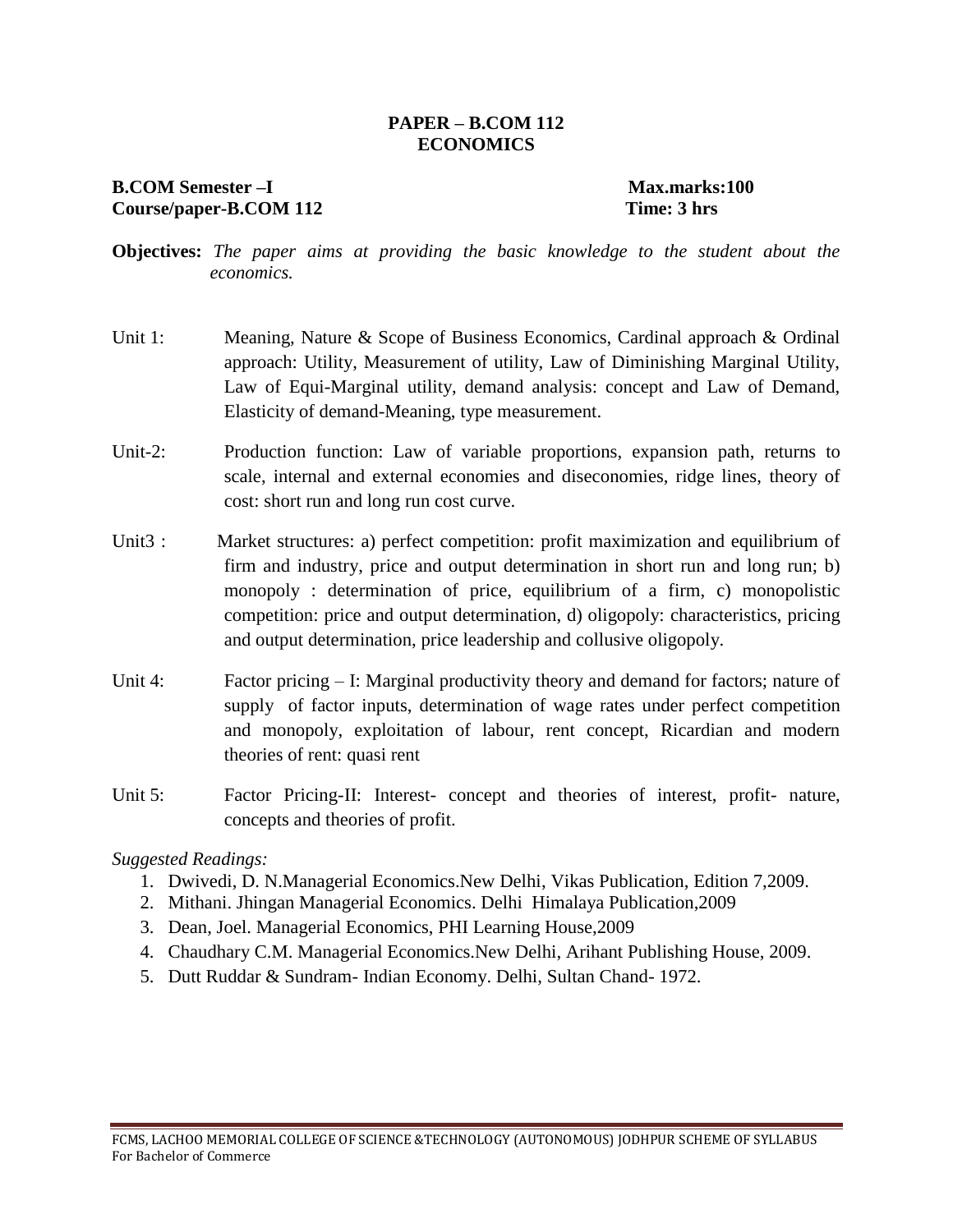### **Paper – B.COM 113 MERCANTILE LAW**

### **B.COM Semester –I Max.marks:100 Course/paper-B.COM 113 Time :3 hrs**

- **Objectives:** *The paper aims at providing the basic knowledge to the student about the Mercantile Law which include Law of Contract, Sale of Goods Act, The Consumer Protection Act*
- Unit 1: Law of Contract (1872): Section 1 to 36
- Unit 2: Law of Contract (1872): Section 37 to 75
- Unit 3: Special Contracts; Indemnity; Guarantee; Bailment and pledge, Agency
- Unit 4: Indian Sale of Goods Act, 1930: Formation of Contracts of Sale; goods and their classification, Price: Conditions a n d Warranties, Transfer of Property in goods; performance of the contract of Sales, Unpaid seller and his rights, Sale by auction, Hire purchase agreement
- Unit 5: The Consumer Protection Act, 1986: Salient features, Definition of consumer: Grievance machinery.

#### **SUGGESTED READINGS:**

- 1. Gogna, P .P. Business Law. New Delhi, S. Chand & Company, 2009
- 2. Kuchal M.C. Mercantile Law, New Delhi, Vikas Publishing House.2011
- 3. Shukla, M.C .Mercantile Law. New Delhi, S. Chand and Company, 2007.
- 4. Gulshan, S.S. Business Law. New Delhi, Excel Books 2007.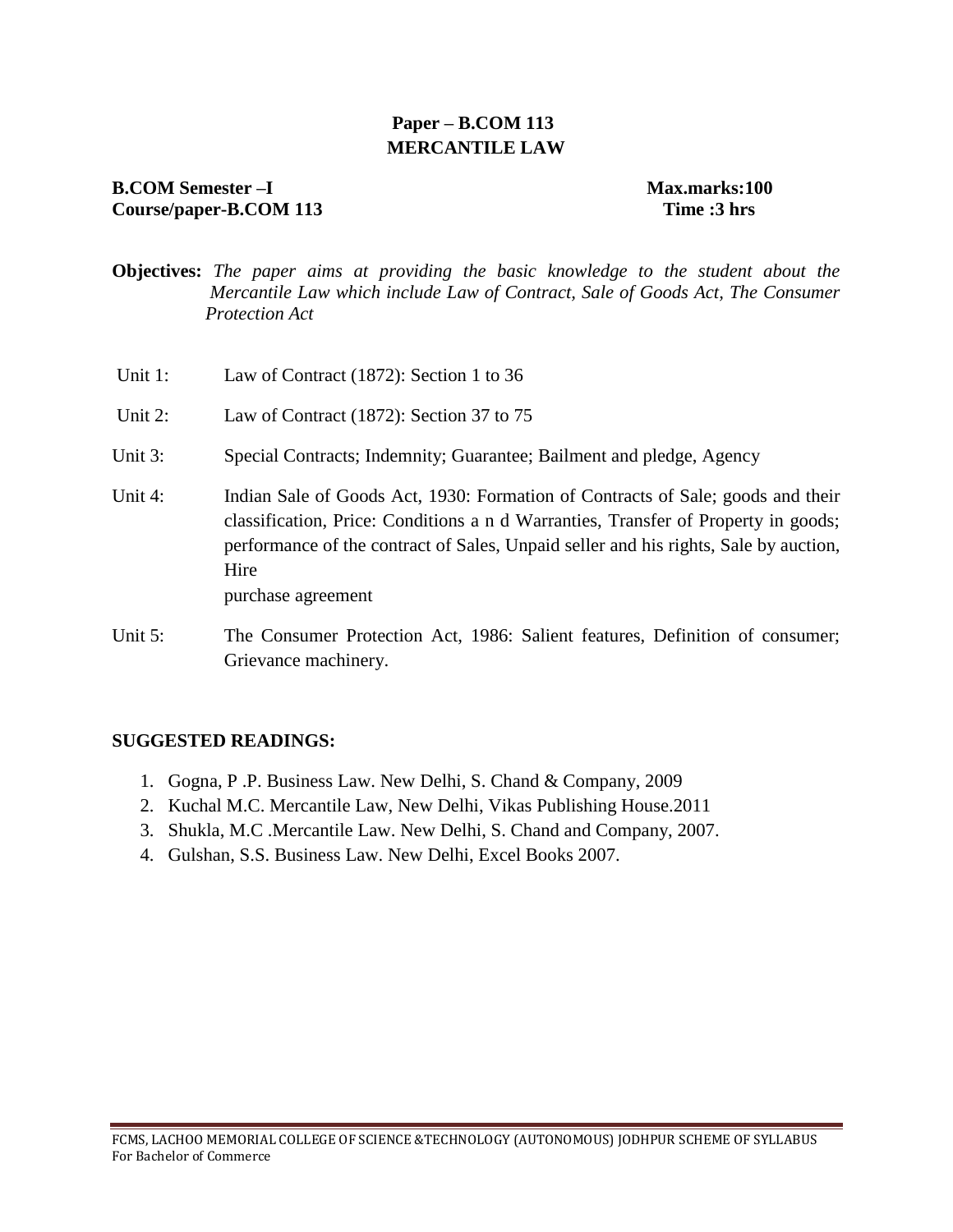#### **Paper – B.COM 114**

#### **MANAGEMENT CONCEPTS**

#### **B.COM** Semester –I Max.marks:100 **Course/paper-B.COM 114 Time: 3 hrs**

- **Objectives:** *The paper aims at providing the basic knowledge to the student about the Management of an enterprise.*
- Unit 1: Management: Importance Definition Nature and Scope of Management process - Role and Functions of a Manager - Levels of Management - Development of Scientific Management and other Schools of thought and approaches.
- Unit 2: Planning: Nature, Significance, Types, and Steps in Planning, Objectives, Policies - Procedures and Methods; Decision-making - Process of Decision-making, Types of Decision.
- Unit 3: Organizing Concept, nature, process, and significance; Authority and responsibility relationships; Centralization and decentralization; Departmentation; Types of Organizational structures.
- Unit 4: Motivation & Control: Meaning, Objectives, Importance, Motivation Theories; Maslow, Herzberg, McGregor; Financial and non-financial incentives, Managerial Control: Concept and process; Effective control system; Techniques of control traditional and modern.
- Unit 5: conceptual framework of Corporate Governance: Meaning, Theories of Corporate Governance, Models of Corporate Governance, Corporate Governance vs. Corporate Excellence, Insider Trading, Rating agencies, Benefits of Corporate Governance, Corporate Governance Reforms, and Initiatives in India.

- 1. Gupta, C B.Management &Organisation.New Delhi, Sultan Chand publications, 2013.
- 2. Allen, Louis A.Management &Organisation. Delhi, McGraw Hill Publications, 1958.
- 3. Koontz, H. and Wechrich, H. : Management, 10th ed., New York,McGraw Hill, 1995
- 4. Luthans Fred.Organizational Behaviour.Delhi McGraw Hill publications,Edition 12,2010
- 5. Ivanicevich and Matteson .Organizational Behaviour and Management. McGraw Hill publications
- 6. L .M. Prasad, "Organizational Behaviour", 3rd Edition, Sultan Chand and Sons, 2001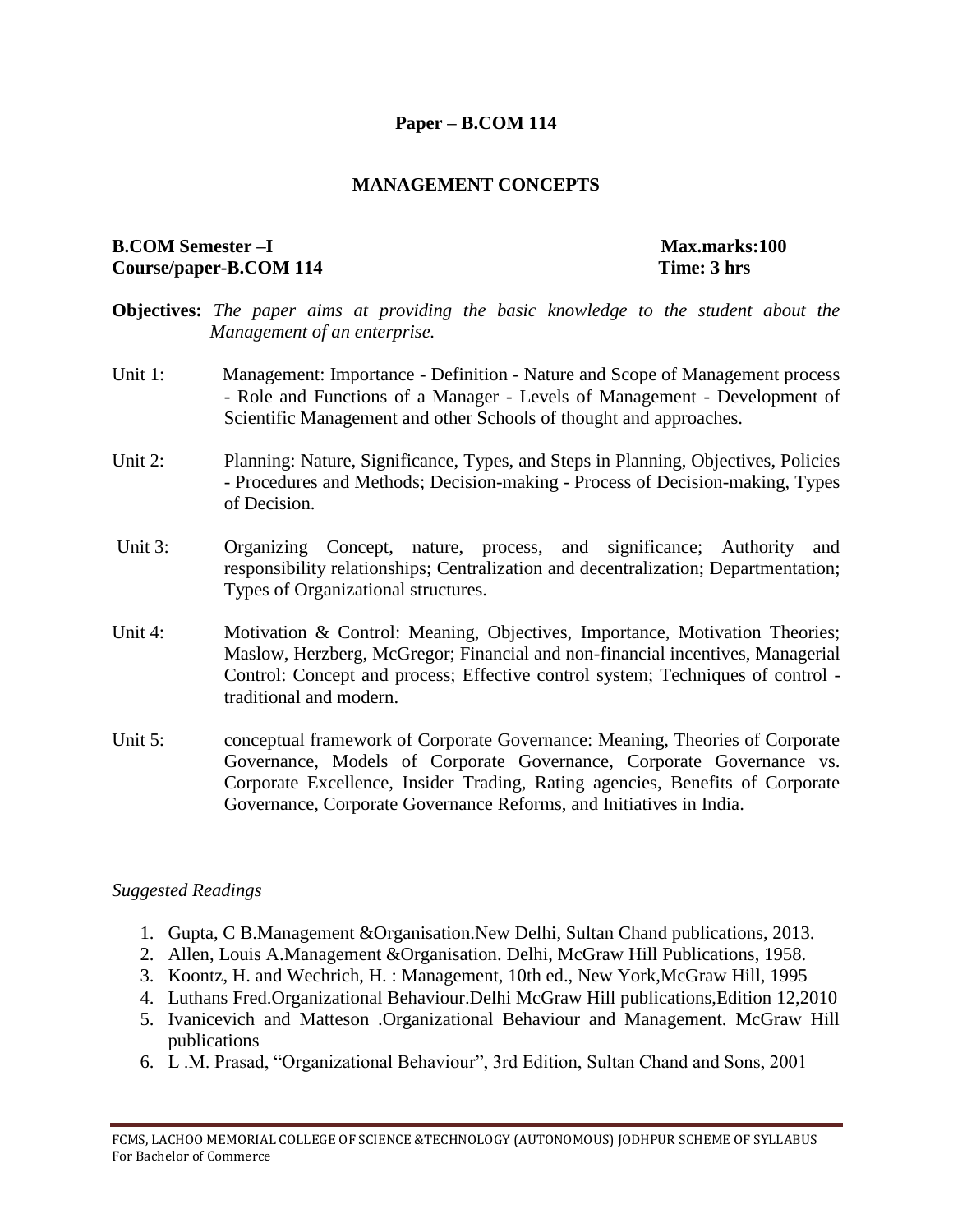#### **Paper – B.COM 211 FINANCIAL ACCOUNTING**

### **B.COM** Semester –II Max.marks:100 **Course/paper-B.COM 211 Time: 3 hrs**

- **Objectives:** *To make the students familiar with generally accepted accounting principles of financial accounting & their applications in business organizations excluding corporate entities.*
- Unit 1 Voyage accounting, Accounting for empty container, Royalty Accounts
- Unit 2 Departmental Accounting, Branch Accounting
- Unit 3 Partnership Accounts: partner's Capital accounts, Profit and Loss Appropriation account, Adjustment in closed books of accounts,
- Unit 4 Reconstitution of Partnership: Admission of Partner, Retirement and Death of Partner
- Unit 5 Dissolution of Partnership Firm: Modes of Dissolution of Firms, Insolvency of Partners, Amalgamation of partnership firm, Sale of firm to a company, Gradual realization of assets and Piecemeal Distribution of Cash

- 1. Shukla M.C., Grewal T.S.- Financial Accounting- S. Chand & Company, New Delhi
- 2. Shukla M.C., Grewal T.S, Gupta, S.G., Advanced Accounts, S.Chand & Co. New Delhi,2011
- 3. Dr. Guru Prasad Murthy- Financial Accounting- Himalaya Publishing House
- 4. Gupta.R.G., Gupta. V.k. Financial Accounting Fundamental. S.Chand & Co. New Delhi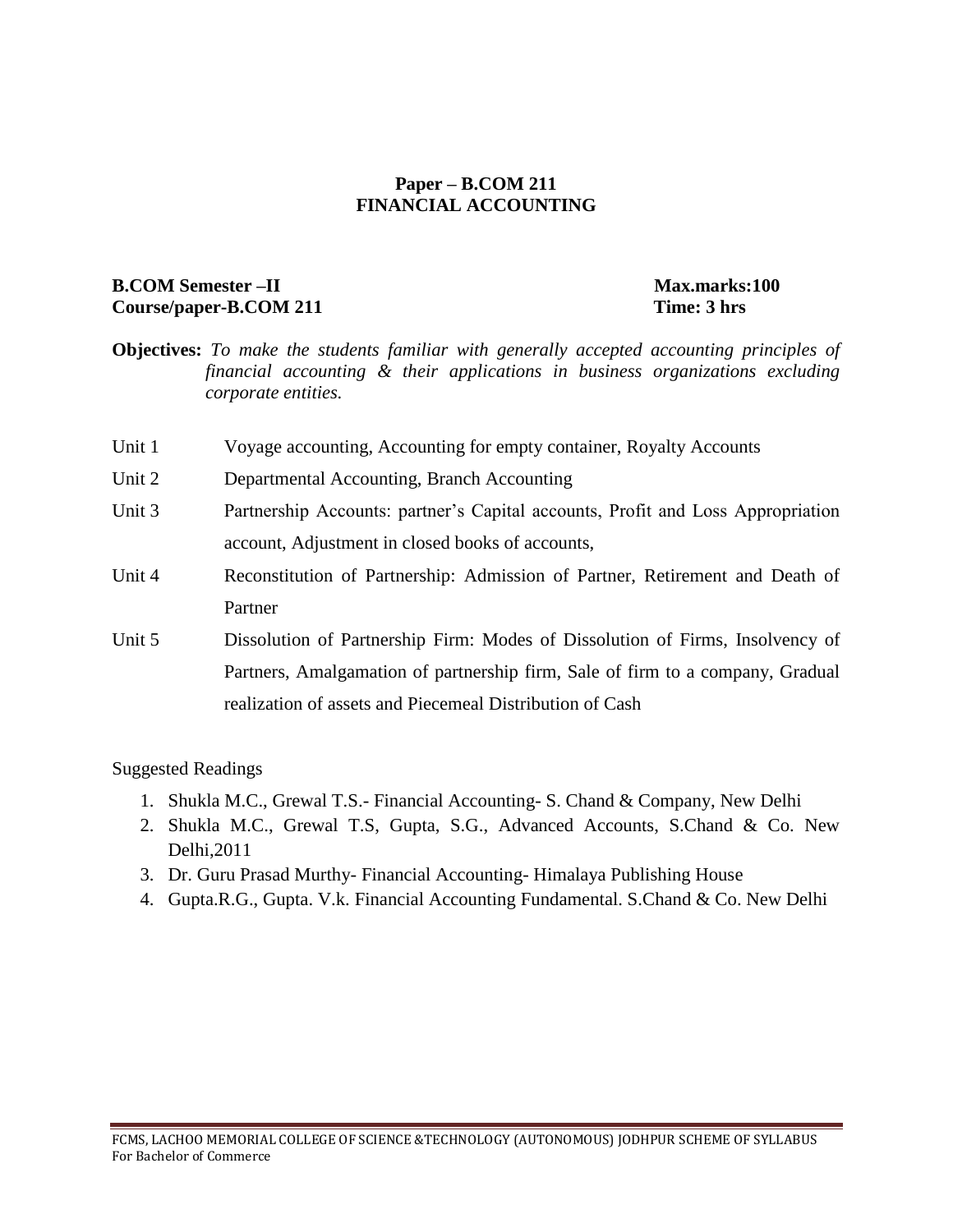#### **PAPER – B.COM 212 BUSINESS STATISTICS**

### **B.COM** Semester –II Max.marks:100 **Course/paper-B.COM 212 Time: 3 hrs**

- **Objectives:** *The basic objective of this paper is to familiarize the knowledge to the student about the Statistical techniques related to business decision making process.*
- Unit 1: Introduction of Statistics, Statistical investigation and its types, Methods of measurement, Collection of data, Primary and secondary, editing & approximation
- Unit-2: Univariate analysis: measure of central tendency- arithmetic mean, geometric mean and harmonic mean: properties and applications, mode and median and other partition values- quartile, decile, and percentiles, measure of variationabsolute and relative, range, quartile deviation, mean deviation, standard deviation and variance
- Unit3: Bivariate analysis: correlation- meaning and measurement, Karl Pearson's coefficient and rank correlation; regression analysis: linear regression defined, regression equations and estimation
- Unit 4: Measurement of Dispersion, Skewness and Index Numbers: Absolute and Relative, Methods of Construction: Simple, weighted and other averages
- Unit 5: Probability  $\&$  its distribution: meaning, concepts, basic  $\&$  compound probability, distribution- Binomial, Poisson and Normal

- 1. Hooda, R.P.: Statistics for Business and Economics. New Delhi, Macmillan Publishers, 2010.
- 2. Nagar K.N.-Sankhyiki Ke Mooltatva, Jain Book Agency ,2011-2012
- 3. Gupta S.P-Statistical methods, New Delhi,Sultan Chand and sons,2009
- 4. Gupta S.P.-Fundamental of Statistics, New Delhi,Sultan Chand and sons,1990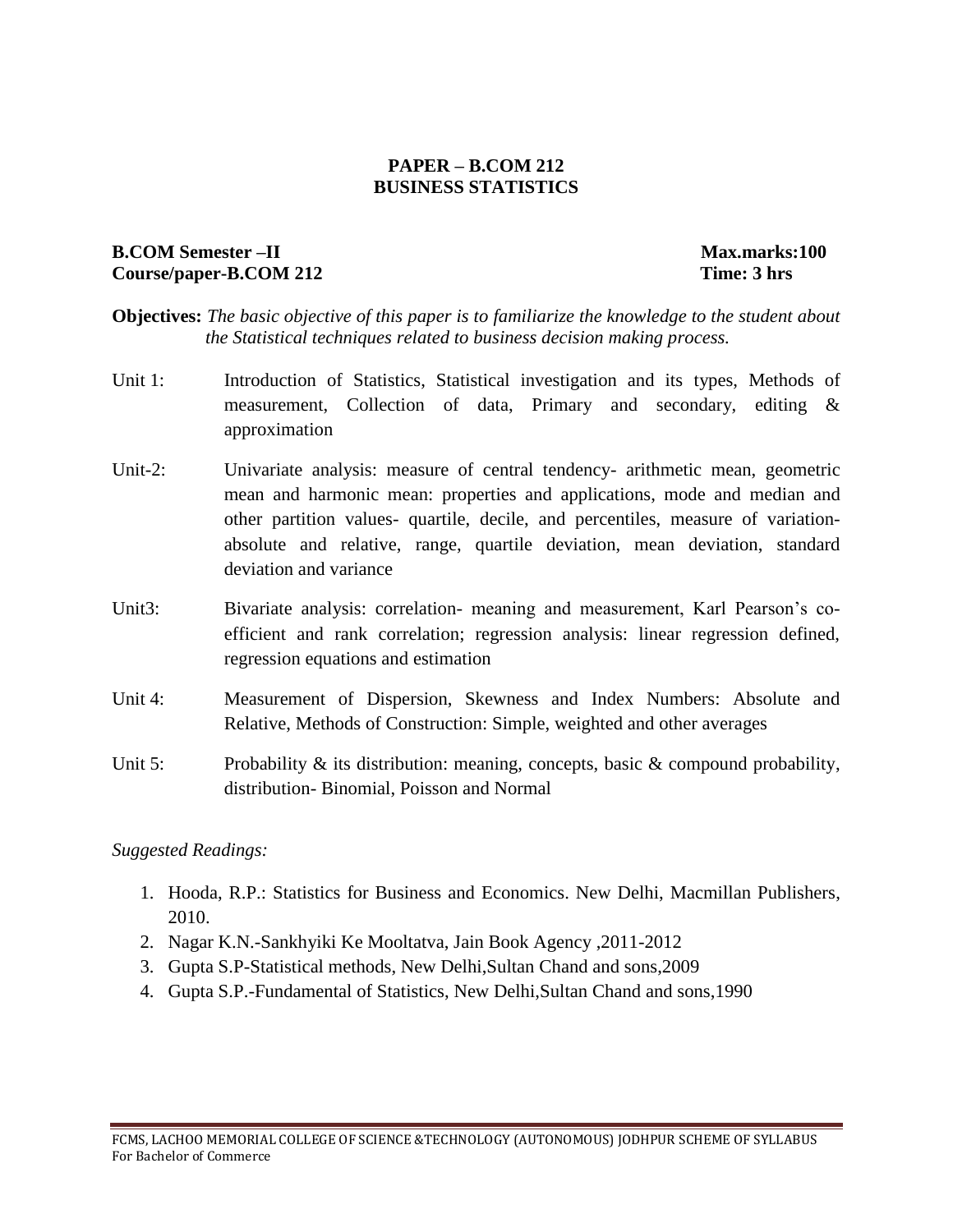#### **Paper – B.COM 213 BUSINESS & ECONOMIC ENVIRONMENT**

#### **B.COM** Semester –II Max.marks:100 **Course/paper-B.COM 213 Time: 3 hrs**

- **Objectives:** *To make the students familiarize the students with the nature & dimensions of evolving business environment & economic environment to influence managerial decisions.*
- Unit 1: Elements of business environment: nature and factors in business environment, Elements of economic environment, Economic planning: Critical Appraisal of 10th and 11th five year Plans.
- Unit 2 : Problems relating to Population; Unemployment; Poverty; Regional Imbalances; Parallel Economy; Balance of Payment
- Unit 3: Economic Policies: Monetary Policy; Fiscal Policy; Export and Import; Foreign Investment Policy.
- Unit 4: Industrial Development & Industrial Policy, Industrial Sickness; Economic Reforms; Liberalization; Small Scale, Cottage and Village Industries.
- Unit 5 : International Environment : India and the World Economy, Problems of Developing countries; Foreign Investment in India; International Economic Institutions; WTO, IMF, World Bank ADB.

#### SUGGESTED READINGS

- 1. Sheikh .business environment .New Delhi ,Pearson Education ,2009
- 2. Bedi, Suresh. Business environment. New delhi,Excelbooks, 2004
- 3. Mittal, Vivek. Business environment.Excelbooks,New delhi,2004
- 4. Justin,Paul.Business environment .Tata McGraw Hill, New Delhi 2009
- 5. Cherunillam Francis, business environment, Himalaya Publishing House,2010
- 6. Ghosh. Business Environment, Oxford University press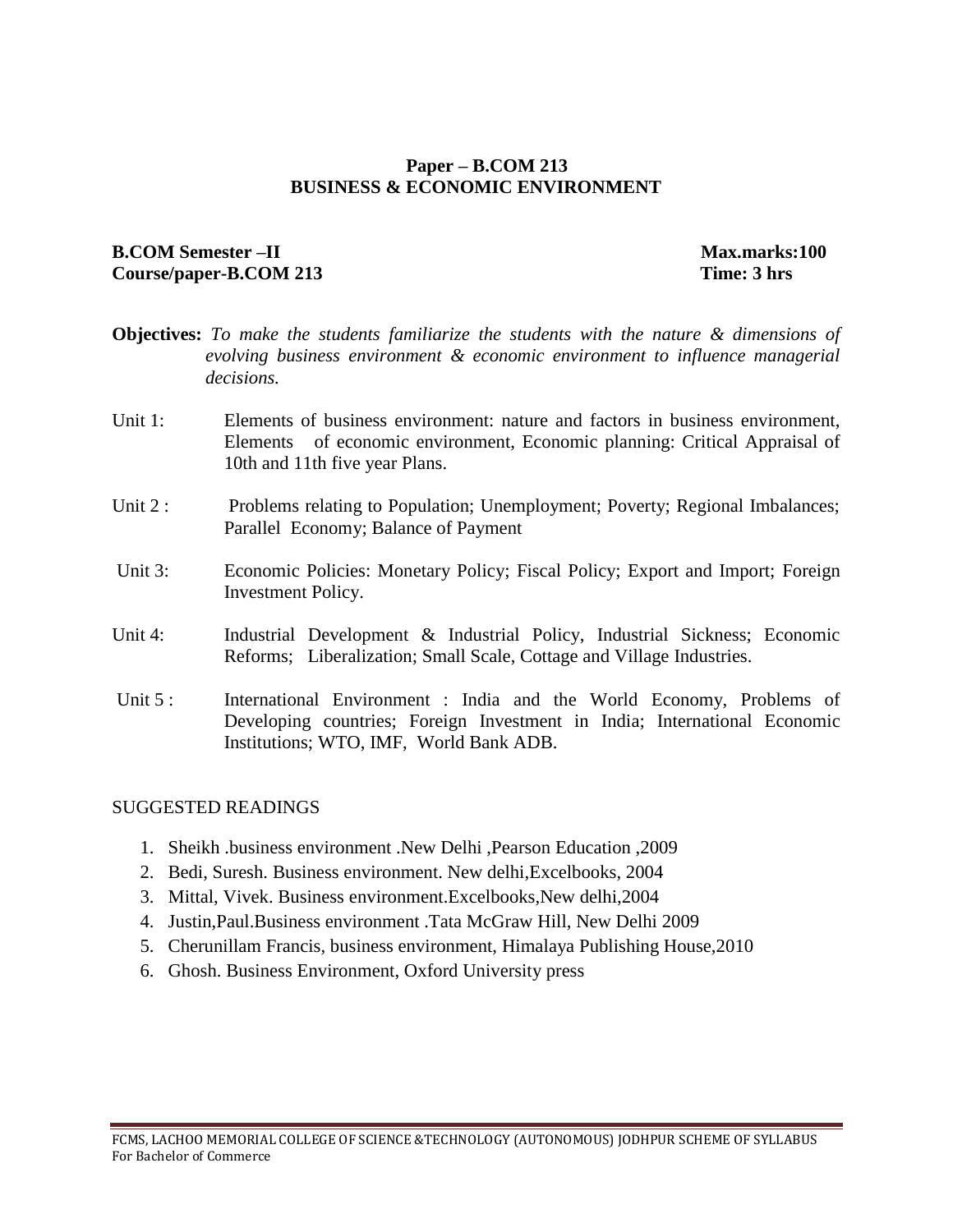#### **Paper – B.COM214 COST ACCOUNTING**

#### **B.COM Semester –II** Max.marks:100 **Course/paper-B.COM 214 Time: 3 hrs**

**Objectives:** *To acquaint the students with basic concepts used in cost accounting and various methods involved in cost ascertainment systems.*

- Unit 1 Cost Accounting: Meaning, Definition, Objective, Importance, Limitation, Distinction between cost and financial accounting, methods and technique of costing, types of cost, Characteristics of Ideal system of Cost Accounting , Elements of cost Material cost Control: Meaning, objective, Methods of Fixation of inventory levels, Methods of Valuing Material Issues, Material turnover ratio, ABC analysis for material control
- Unit 2 Labour cost Control: Meaning, idle time and over time, Labour turnover, Method of wages payment, Incentive plans Overheads: Meaning, allocation, Classification, Apportionment and absorption of overheads, under and over absorption of overheads
- Unit 3 Unit or single output costing-meaning, cost sheet, cost statement: determination of tender and selling price, Production account, Reconciliation between profit shown by cost and financial statement
- Unit 4 Job, Batch and Contract costing, operating costing- Transportation only, Uniform Costing- Concept, Utility
- Unit 5 Process costing- meaning, treatment of normal and abnormal loss and gain, by product and joint product, Inter Process Profit, Costing of Work-in-Progress (Equivalent Product)

- 1. Oswal, Maheshwari & Rajpurohit- Cost Accounting- Ramesh Book Depot, Jaipur.
- 2. Jain S.P. and Narang, K.L.- Cost Accounting- Kalyani Publisher- New Delhi
- 3. Tulsian,P.C.- Practical Costing- Vikas Publication- New Delhi
- 4. Maheshwari, S.N.- Advance problem and Solution in Cost Accounting- Sultan Chand-New Delhi.
- 5. Lal, Jawahar- Cost Accounting- Tata McGraw Hill Publishing-New Delhi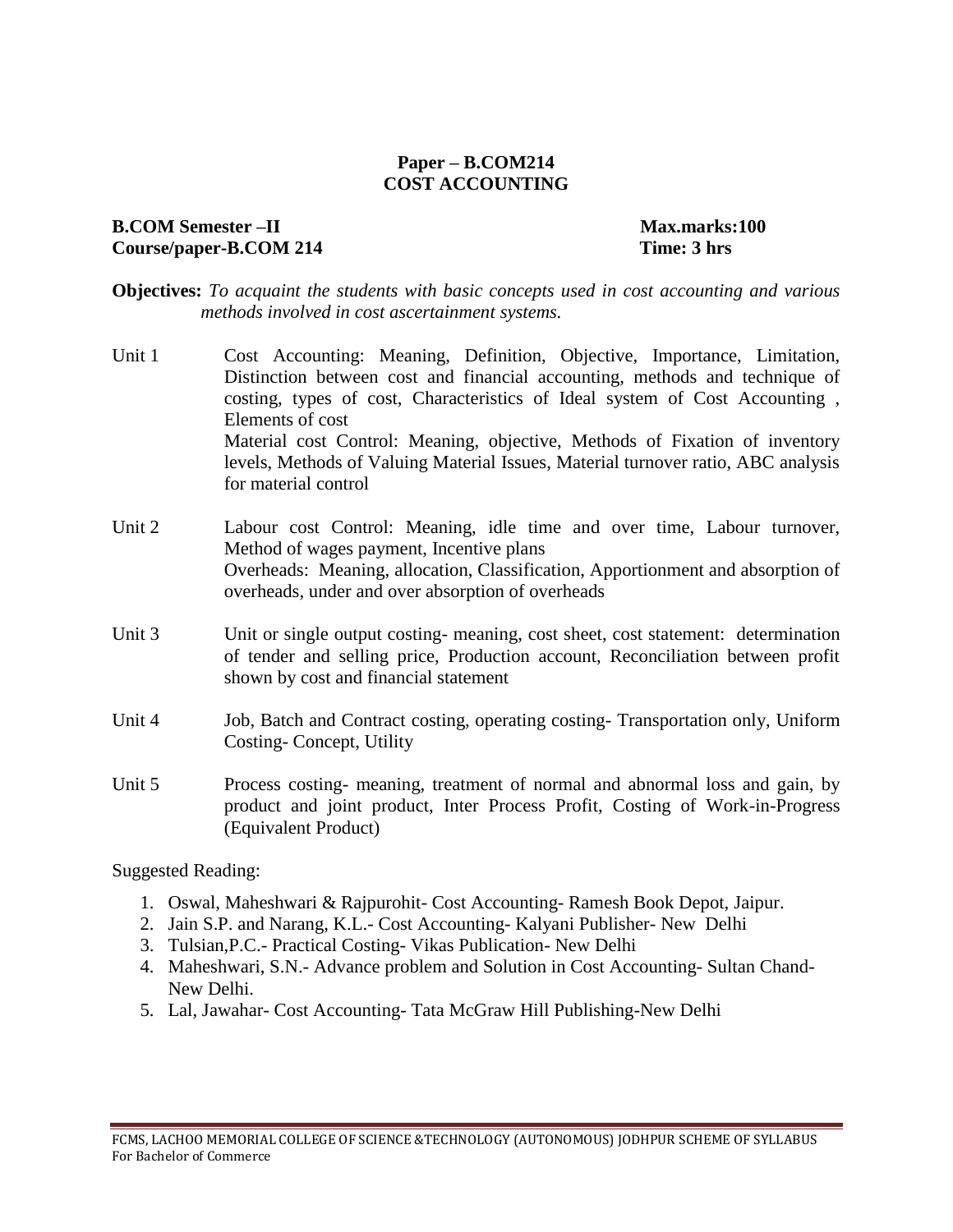#### **PAPER – B.COM 311 FINANCIAL MANAGEMENT**

#### **B.Com Semester –III** Max.marks:100 Course/paper-B.COM 311 Time: 3 hrs

**Objectives:** *To make the students familiar with the elements and tools of financial management.*

- Unit 1: Financial Management: Nature, Scope, objectives, importance and Functions of Financial Manager. Profit versus Wealth maximization principle. Time value of money: Concept of Risk and Return (including Capital Asset Pricing Model).
- Unit-2: Cost of Capital: Concept, Significance, Source of finance, Calculating cost of debt; Preference shares, equity capital and retained earnings, Weighted Cost of Capital. Leverage: Concept, significance, calculation and impact of Operating, Financial and Combined Leverage.
- Unit3: Capital Structure: Concept, factor affecting Capital Structure, designing Optimal Capital Structure, EBIT and EPS analysis. Theories of Capital Structure.
- Unit 4: Capital Budgeting Decision**:** Capital budgeting process, Estimation of Relevant cash flows, Non-discounted and discounted cash flow techniques – Pay back, ARR, NPV, IRR and Profitability index. Dividend: Meaning, nature, factors affecting dividend, Dividend Theories: Walter's Model, Gordon's Model, and M.M.Hypothesis.
- Unit 5: Working Capital Management**:** Meaning and nature of working capital, Determination of working capital requirement. Cash management, Inventory management and Receivables management.

- 1. Chandra Prasanna. Financial Management Theory and Practice New Delhi. Tata McGraw Hill.2014
- 2. Khan M.Y. and P.K.Jain .Financial Management: Text and Problems. New Delhi, Tata McGraw Hill pvt ltd.2010
- 3. Pandey I.M. Financial Management, New Delhi, Vikas Publishing House.2015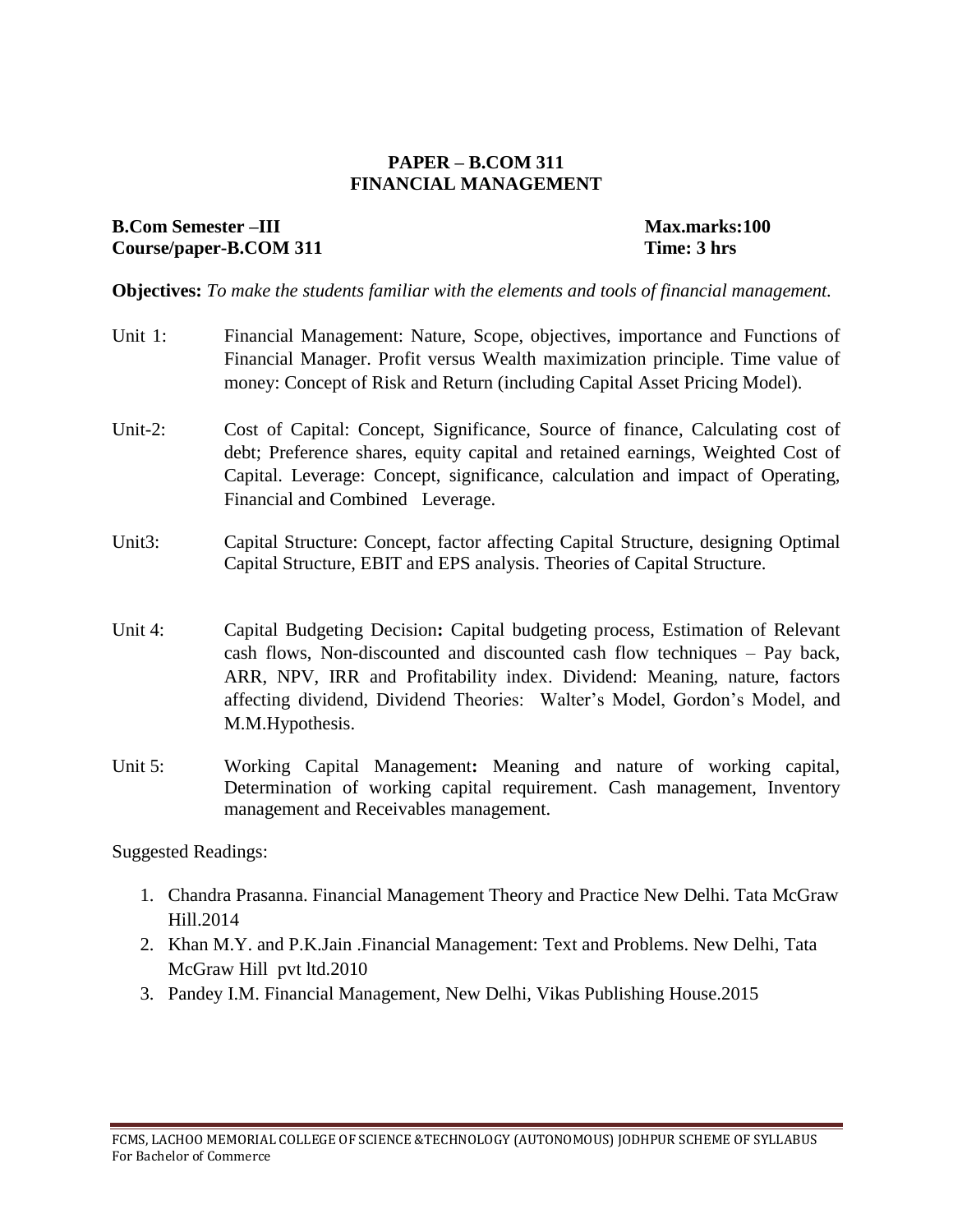#### **Paper – B.COM 312 CORPORATE LAW**

#### **BCOM312 Semester –III** Max.marks:100 **Course/paper-B.COM 312 Time: 3 hrs**

- **Objectives:** *To familiarize the students with the understanding & provision of Corporate Law. Case studies & problems including issues in corporate law are required to be discussed..*
- Unit 1: Introduction: Characteristics of a company, concept of lifting of corporate veil. Types of companies, association not for profit, illegal association. Formation of company – Promoters, their legal position, pre-incorporation contract and provisional contracts. Introduction to company secretary.
- Unit 2: Documents Memorandum of Association, Articles of Association, Doctrine of Constructive Notice and Indoor Management, Prospectus and Book Building Share Capital – issue, allotment and forfeiture of share, transfer and transmission of shares, buyback, share certificate and share warrant.
- Unit 3: Members and shareholder their rights and duties .Shareholders meetings, kinds, convening and conduct of meetings. Management – Directors, classification of directors, dis-qualifications, appointment, legal position, powers and duties, disclosures of interest, removal of directors, board meetings, other managerial personnel and remuneration.
- Unit 4: Dividend Provisions and issue of bonus shares. Investigations. Winding-up– concept and modes of winding up
- Unit 5: Meetings of Board and Committees Frequency, Convening, Proceedings, Resolution by Circulation; Minutes and Evidence, General Meetings-Kinds of Meetings; Law, Practice and Procedure Relating to Convening and Proceedings at General and Other Meetings; Notice, Quorum, Chairman, Proxy, Voting Recording, Signing and Inspection of Minutes

- 1. P.P.S. Gogna, Company Law, S. Chand New Delhi, 2010.
- 2. Kuchhal, M.C. Modern India Company Law. Delhi, Vikas Publishing House, 2007.
- 3. Taxman's Elements of Company Law, Taxman Publication, Mumbai.
- 4. Davies, Paul. Company Law. Oxford Publication,2010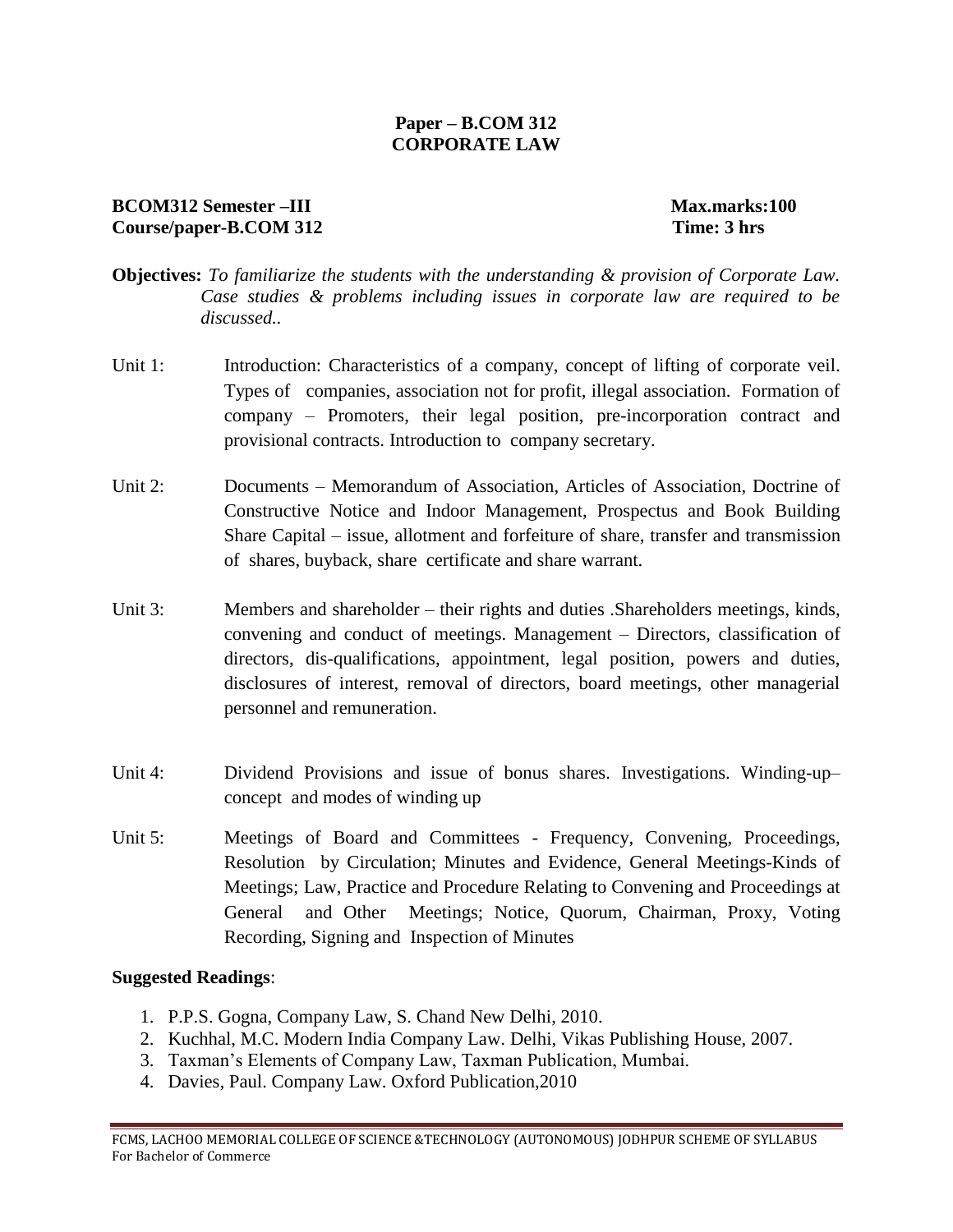#### **PAPER – B.COM 313 CORPORATE ACCOUNTING**

#### **B.Com Semester – III** Max.marks:100 Course/paper-B.COM 313 Time: 3 hrs

- **Objectives:** *To make the students familiar with generally accepted accounting principles of corporate accounting & their applications in corporate entities.*
- Unit 1: Accounting for share capital Issue, Forfeiture and Reissue of forfeited shares. Redemption of preference shares including buy-back of equity shares.Redemption of Debentures, Underwriting of Shares
- Unit-2: Preparation of Profit and Loss Account, Profit and Loss Appropriation Account and Balance Sheet in accordance with the provisions of the existing Companies Act.
- Unit3: Liquidation and Winding of Companies, Statement of Affairs and Deficiency Account, Preparation of Liquidator's Final statements
- Unit 4: Accounting for Amalgamation of Companies with reference to Accounting Standard-14 issued by the Institute of Chartered Accountant of India Accounting for Internal Reconstruction.
- Unit 5: Final Accounts of Banking Company and Electricity Company.

- 1. Maheshwari S.N .Corporate Accounting. New delhi ,Vikas Publishing house, 2009
- 2. Shukla, M.C, Grewal T.S. Gupta S.C.Advanced Accounts.New Delhi, S Chand and Co.
- 3. Rajpurohit , joshi. Corporate Accounts. Rajasthan Pathaya Prakashan, 2012
- 4. Rajpurohit , joshi .Corporate Accounts, (Hindi) .Rajasthan Pathaya Prakashan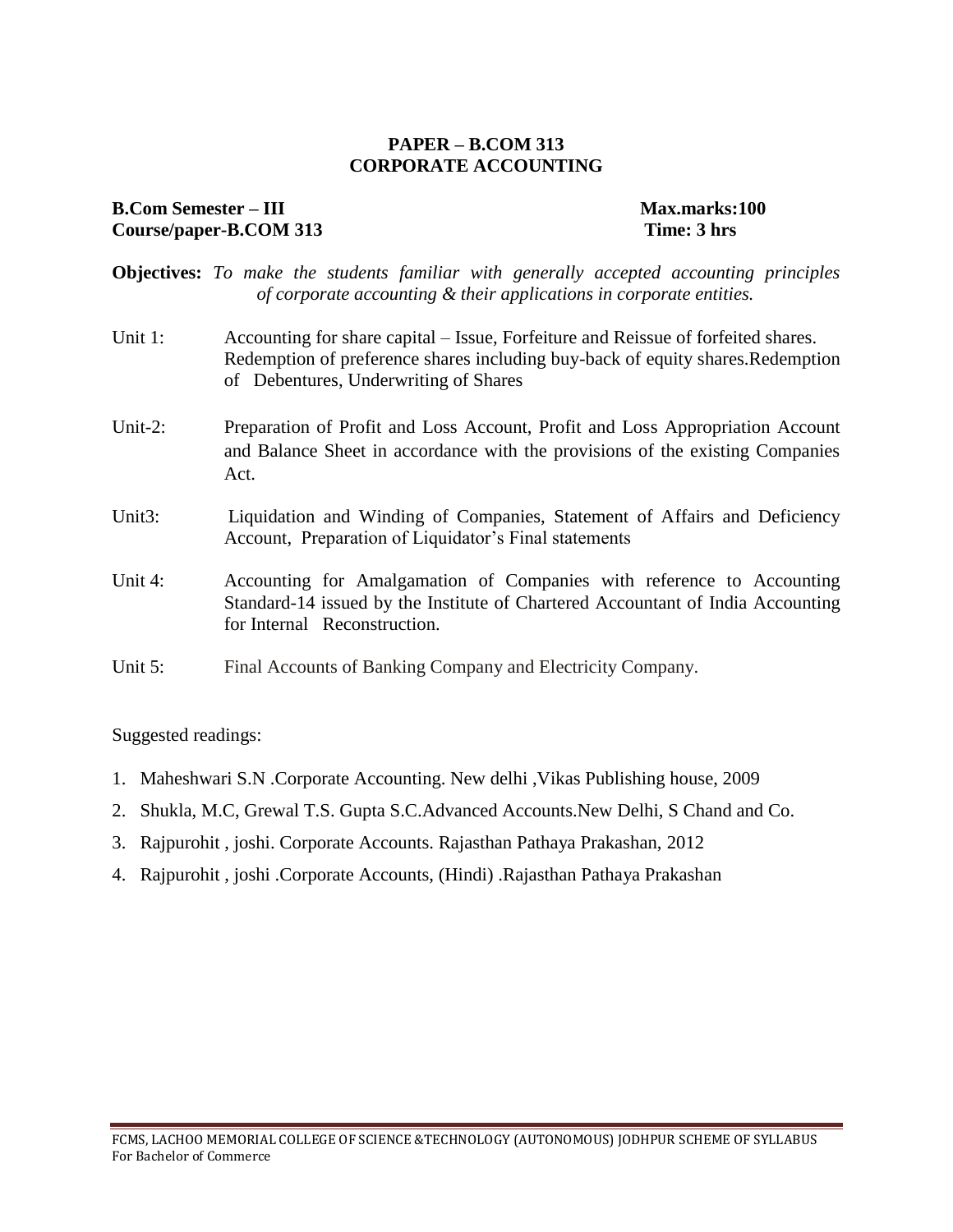#### **Paper – B.COM 314 BANKING OPERATIONS**

#### **B.COMSemester –III** Max.marks:100 **Course/paper-B.COM 314 Time: 3 hrs**

- **Objectives:** *To make the students familiar with generally accepted banking principles & their applications in business organizations.*
- Unit 1: Meaning, Definition, Functions and Importance of banking, Structure of Indian Banking system.
- Unit 2: Central Bank: Role, Organization, Functions. Current and Future Challenges of RBI. Credit control and its Methods.
- Unit 3: Bank deposits: Types, opening and its operations.KYC Norms in India, Banking Instruments: Cheque, bank draft, Credit Cards and Debit Crads.
- Unit 4: Overview of different types of banking in India: Retail Banking, Commercial banking, and Regional Rural Banking and NABARD.
- Unit 5: Emerging trends in banking sector: Universal Banking, E-banking and Development Banking.

- 1. Sundaram & Varshney; "*Banking, Theory Law and Practice*"; Sultan Chand & Sons; 2004
- 2. Vasant Desai; "*Development Banking & Financial Intermediaries*"; Himalaya Publishing House, 2001.
- 3. Varshney & Malhotra, "*Principles of Banking",* Sultan Chand & Sons, 2005
- 4. A.Gajendran ,"Banking And Financial System ";Vrinda Publications,2012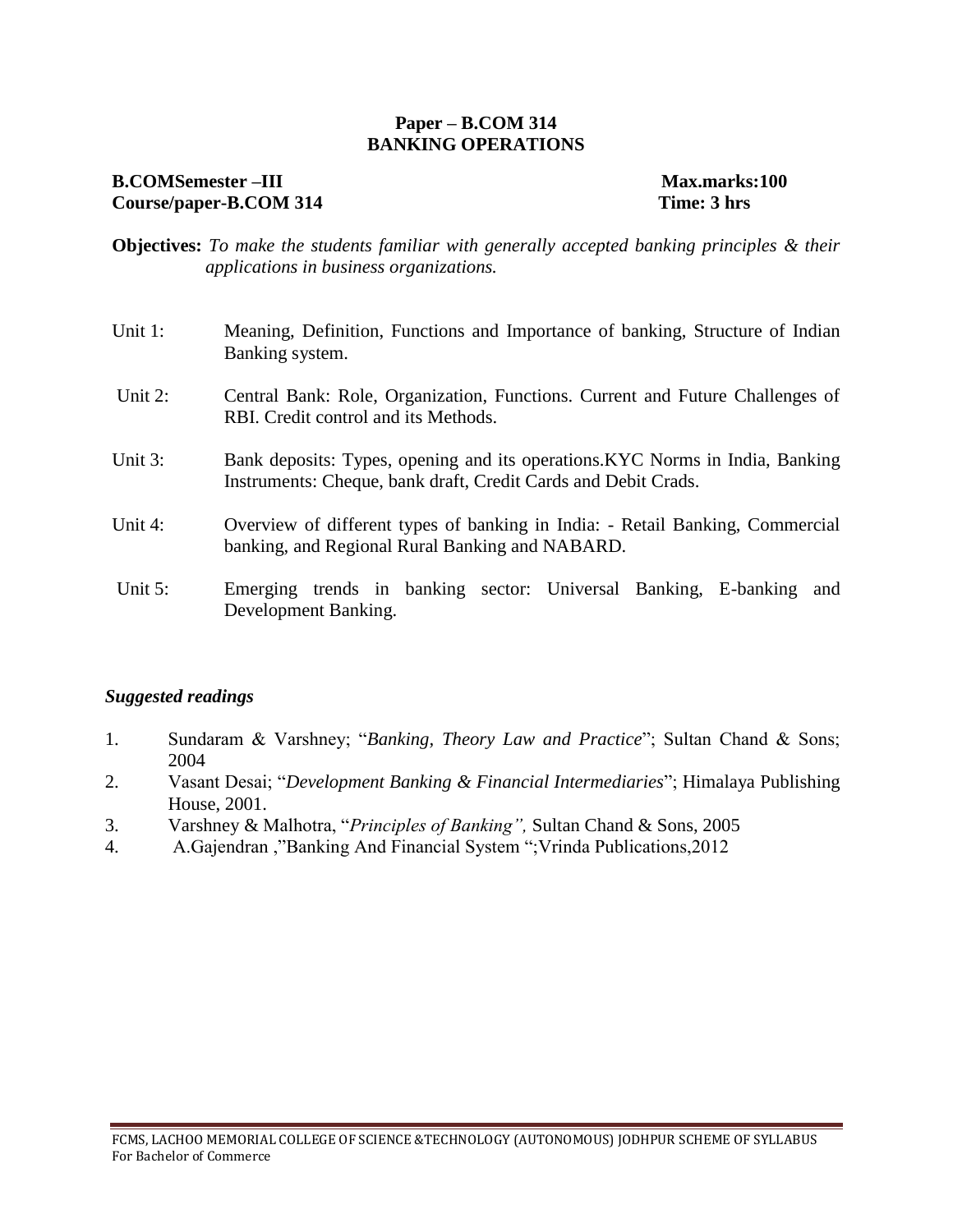#### **PAPER – B.COM 411 DIRECT TAXATION**

#### **B.Com Semester –IV Max.marks:100** Course/paper-B.COM 411 Time: 3 hrs

- **Objectives:** *To provide basic knowledge and equip students with application of principles and provisions in Income Tax Act, 1961*
- Unit 1: Important definitions in the Income-tax Act, 1961, Concepts of previous year assessment year: agricultural income. Residential Status and scope of total income; Income deemed to be received / deemed to accrue or arise in India. Exempted income under section 10 relevant for individuals.
- Unit-2: Computation of Income under the head Salaries and Income from House Property.
- Unit 3: Computation of Taxable Income under the head income from Business and Profession and Income from Capital Gain.
- Unit 4: Income from Other sources; Set off and Carry forward of Losses.
- Unit 5: Deductions from Gross total Income, Computation of total income and tax liability of individuals, Return of Income and Procedure of Assessment.

- 1. Singhania,Vk. Singhania Monica .Students Guide To Income Tax (Including Service Tax, Vat).Taxman allied service
- 2. Mahrotra.HC.Income Tax. Agra Sahitya Bhawan Publications, 2017.
- 3. Lal, B.B. Income tax.Pearson
- 4. Drgirishahuja, Harigupta.Professional applications to direct taxes: law and practice. New Delhi , Bharat Law House Pvt. Books.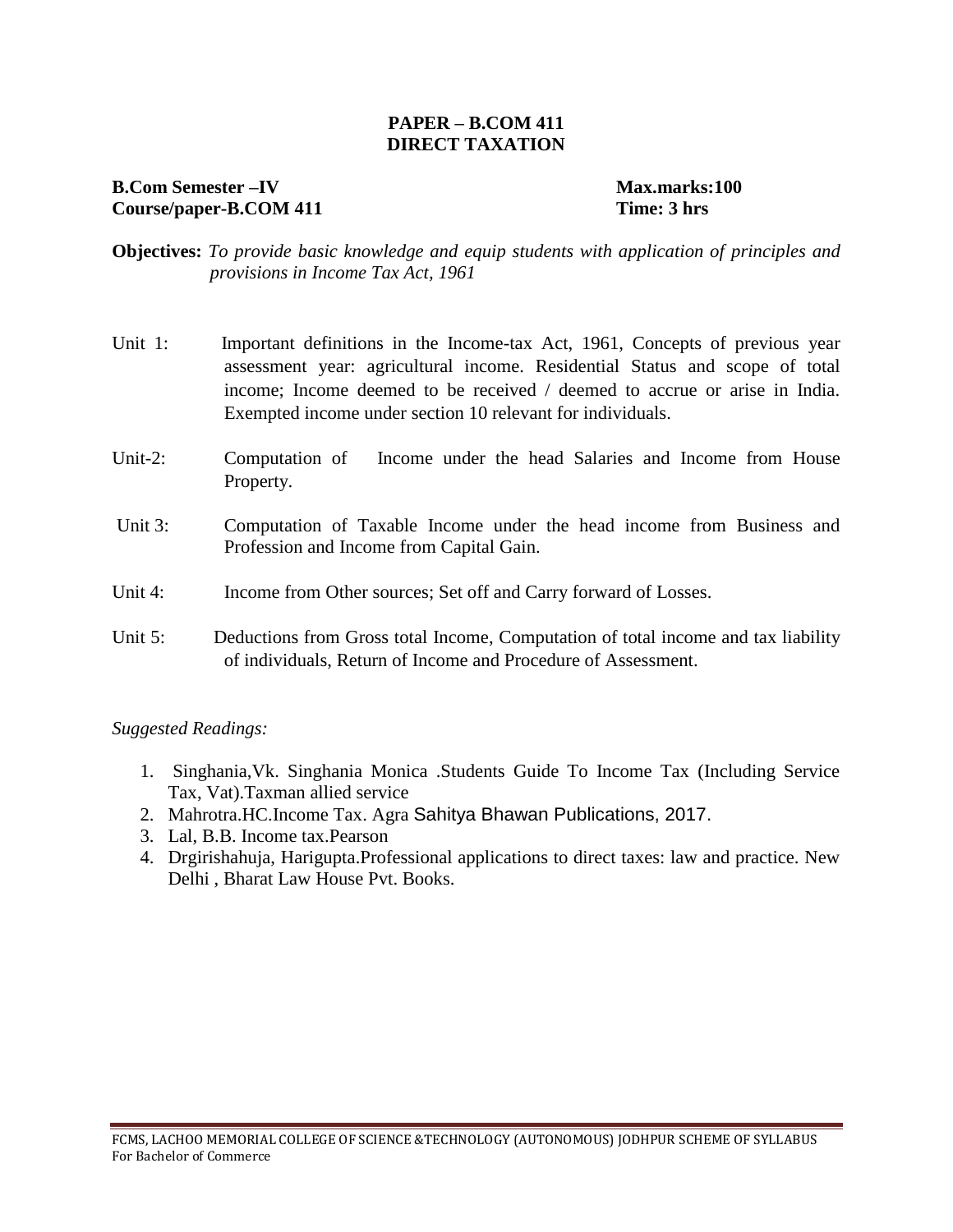#### **Paper – B.COM 412 AUDITING & ASSURANCE**

### **B.COM** Semester –IV Max.marks:100 **Course/paper-B.COM 412 Time: 3 hrs**

**Objectives:** *To provide basic knowledge and equip students with the principles of auditing.*

| Unit 1 | Auditing: Meaning, Definition, objective, Importance, Limitation, Relationship<br>between auditing and accounting, type of audit, error and fraud, basic principal<br>governing audit. Internal Control Measure: Meaning, objective, internal check,<br>internal audit, internal control regarding sale, purchase, salaries and wages |
|--------|---------------------------------------------------------------------------------------------------------------------------------------------------------------------------------------------------------------------------------------------------------------------------------------------------------------------------------------|
| Unit 2 | Audit program: Meaning, process, objective, Specimen of audit programme,<br>Advantage, Disadvantage, Audit Procedure: Meaning, Routine checking, Test<br>checking, Audit working paper, Audit note book, Vouching: Meaning,<br>importance, auditor and vouching, vouching of cash book and trading transaction                        |
| Unit 3 | Verification and valuation of assets and liabilities, Audit of final accounts, Clean<br>and Qualified report                                                                                                                                                                                                                          |
| Unit 4 | Company auditor: Appointment, power/rights, liabilities and duties, Investigation:<br>Meaning, objective, procedure, Investigation on behalf of perspective purchaser<br>of business, banker and prospective investor                                                                                                                 |
| Unit 5 | Special points in the audit of banking companies, General Insurance<br>Companies, educational institutions & clubs, Tax Audit, Cost Audit, Management<br>Audit, EDP audit.                                                                                                                                                            |

- 1. Gupta, Kamal Contemporary Auditing,- Tata McGraw Hill, New Delhi.
- 2. Jain, Khandelwal & Pareek Auditing- Ramesh Book Depot, Jaipur.
- 3. Singh, A. K. and Gupta Lovleen- Auditing Theory and Practice- Galgotia Publishing Company, New Delhi.
- 4. Tandon, B.N. Principles of Auditing- S. Chand & Co. New Delhi.
- 5. Sharma, T.R.- Auditing Principles & Problems- Sahitya Bhawan, Agra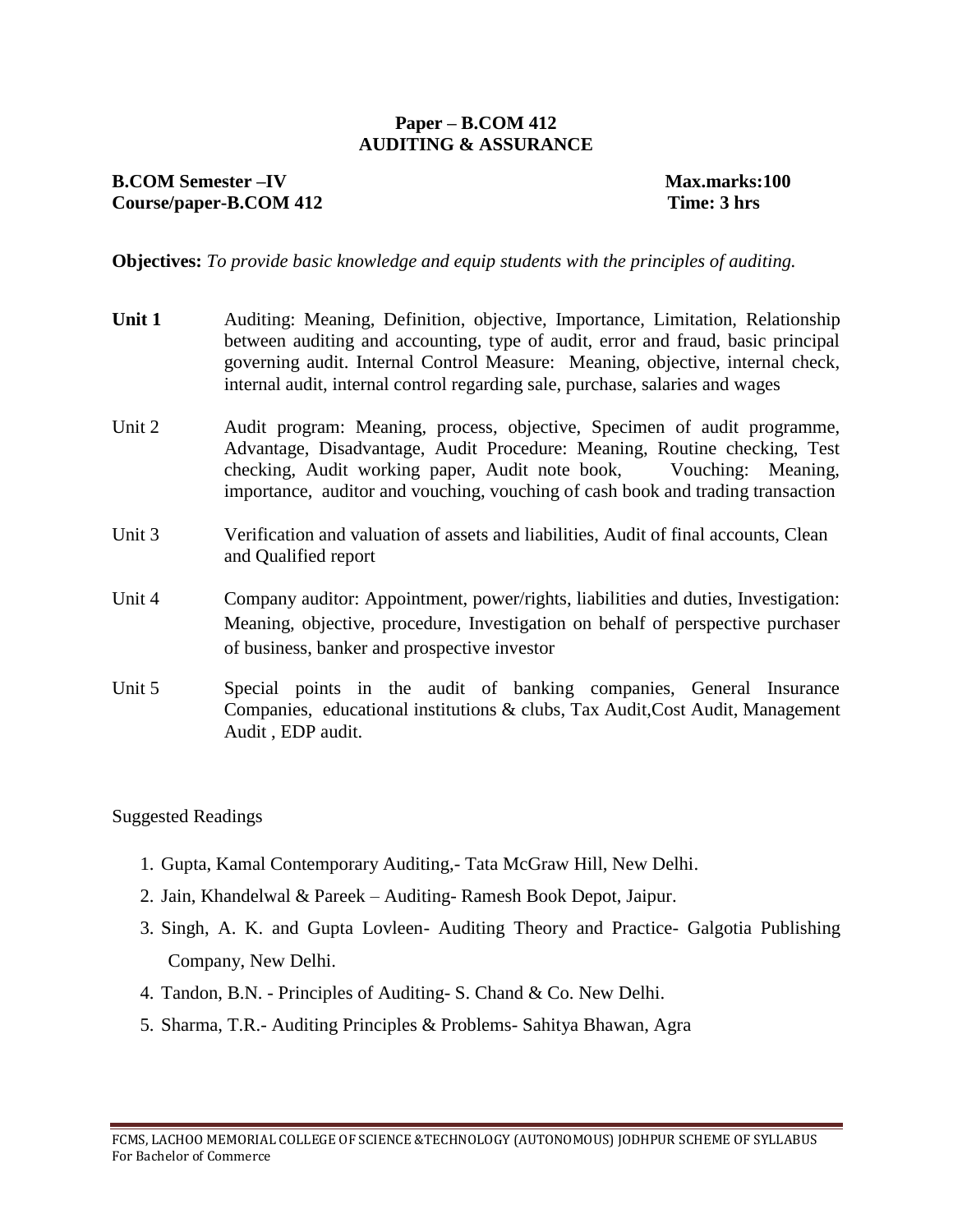### **Paper –B.COM 413 QUANTITATIVE TECHNIQUES**

### **B.COM Semester –IV Max.marks:100 Course/paper-B.COM 413 Time: 3hrs**

**Objectives:** *To familiarize the students with the tools and techniques of Operation Research used in decision making process.*

- Unit 1: Operation Research: Nature, significance, purpose and limitations, Methodology of operation research.
- Unit 2: Matrices & Determinants: Definition of a matrix, types of matrices, algebra of matrices, adjoint of a matrix, finding inverse of a matrix through adjoint, applications of matrices for solution to simple business and economic problems
- Unit 3: Transportation & assignment problems: General structure of transportation problem, solution procedure for transportation problem, methods for finding initial solution. Maximization transportation on problem, transportation problem. Assignment problem: approach of the assignment model, solution methods of assignment problem, maximization in assignment, unbalanced assignment problem.
- Unit 4: Linear Programming: Concept, Assumptions and Usage in business decision making. linear Programming problem: formulation, methods of solving: graphical and simplex, duality concept, Significance, usage  $\&$  application in business decision making.
- Unit 5: Network Analysis using PERT and CPM: Concepts, Drawing Network and Numbering Events, project time.

- 1. Gupta, S.P. & Gupta, P.K., "Quantitative Techniques and Operations Research", Sultan Chand & Sons, 2005.
- 2. V K Kapoor*. "*Operations research, Sultan Chand publications,*"* New Delhi
- 3. Sharma, J.K., "Operations Research: problems & solutions," Macmillan India Ltd., 2nd edition, 2004.
- 4. Khandelwal, Gupta, Ahmed and Jain "Quantitative techniques in Management", Ramesh Book Depot.
- 5. Gupta, Gupta and Manmohan "Business statistics and Operation research ", Sultan Chand and Sons.
- 6. Gupta, S.P. & Gupta, P.K., "Quantitative Techniques and Operations Research", Sultan Chand & Sons, 2005.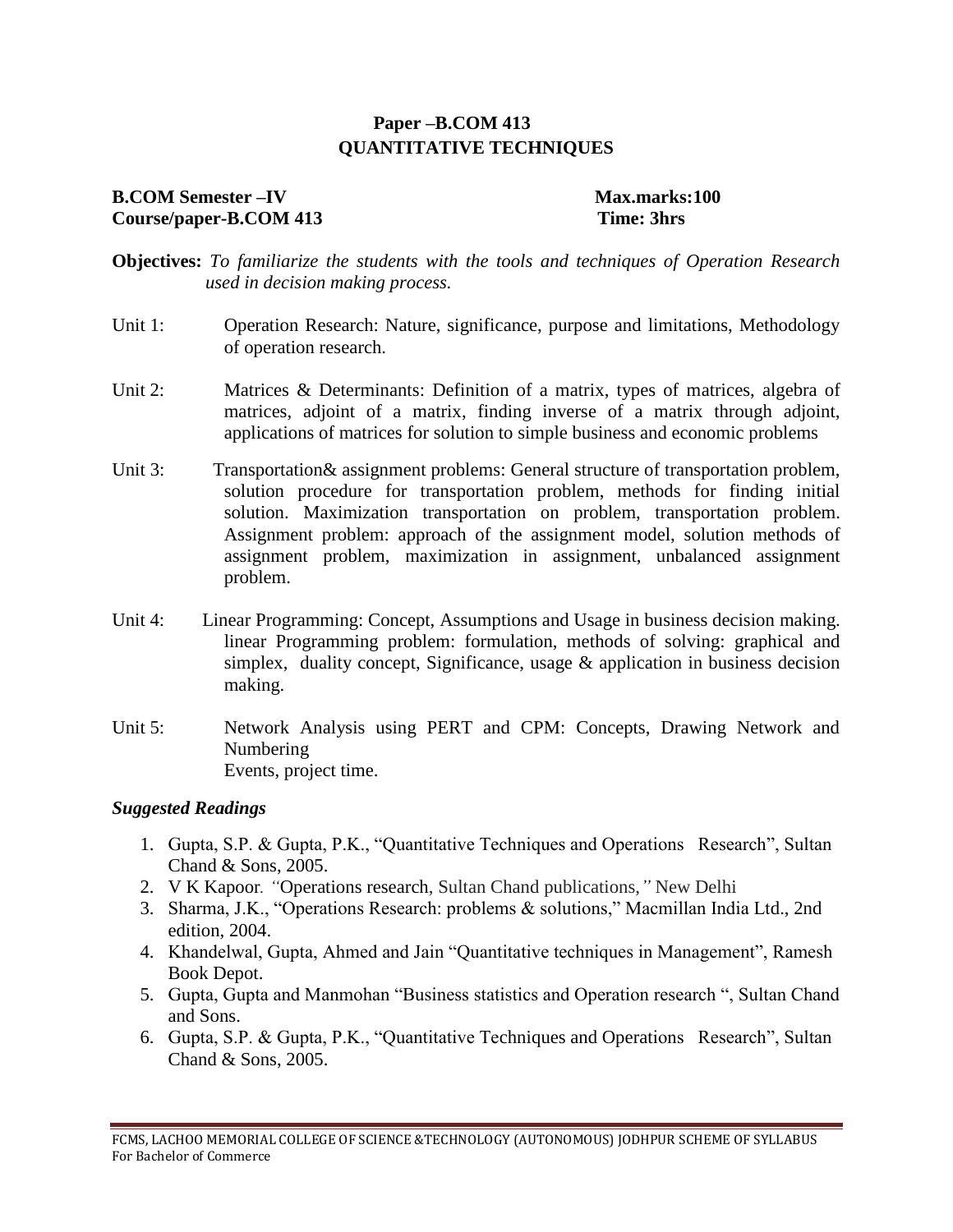### **Paper –B.COM 414 Economic and Industrial Laws**

**Bcom Semester –IV Max.marks:100 Course/paper-B.Com 414 Time: 3 hrs**

**Objectives:** *To familiarize the students with the understanding and provisions of economic and industrial related laws. Case studies and problems involving issues in economic and industrial laws are required to be discussed.*

- Unit 1 FEMA, 1999: Objectives and definitions under FEMA, dealings in foreign exchange, holding of foreign exchange etc., current account transactions, capital account transactions, export of goods and services, realisation and repatriation of foreign exchange, exemptions, authorised person, penalties and enforcement, compounding of offences, Directorate of Enforcement, Appellate Tribunal, etc. Procedure relating to various foreign exchange transactions as enumerated in Exchange Control Manual.
- Unit 2 Negotiable Instruments Act, 1881: Nature, Kind, Parties and Endorsement, Dishonor of Instrument, Crossing and Dishonor of Cheques and Banks
- Unit 3 Industrial Employment (Standing Orders) Act, 1946: Short title, extent and application, Interpretation, submission of draft standing orders, conditions for certification of standing orders, certification,Appeals,Date of operation of standing orders, Register and posting of standing orders, Duration and modification of standing orders, Penalties and Procedure.
- Unit 4 Factories Act 1948: interpretation-competent person, Hazardous process, Manufacturing process, Workers, Factory occupier, Healthy, Safety and Welfare, Working house of Adults, Employment of young persons, Inspector-Appointment and Powers.
- Unit 5 Payment of Bonus Act, 1965: Object, application and major provisions

- 1. Malik,P.L.Industrial Law .Eastern Book Company,
- 2. Dr. S.K. Puri. Labour and Industrial Laws. Allahabad New Agency
- 3. Seth D.D. Commentaries on Industrial Disputes Act. New York Library ,1998
- 4. Kulshreshtha D.K. Labour Legislation .Agra, LaxmiNarainAgarwal
- 5. Sinha, Sinha, Priyadarshini Seema Shekhar.Industial Relations. Trade Unions and Labour Legislation. Pearson Education.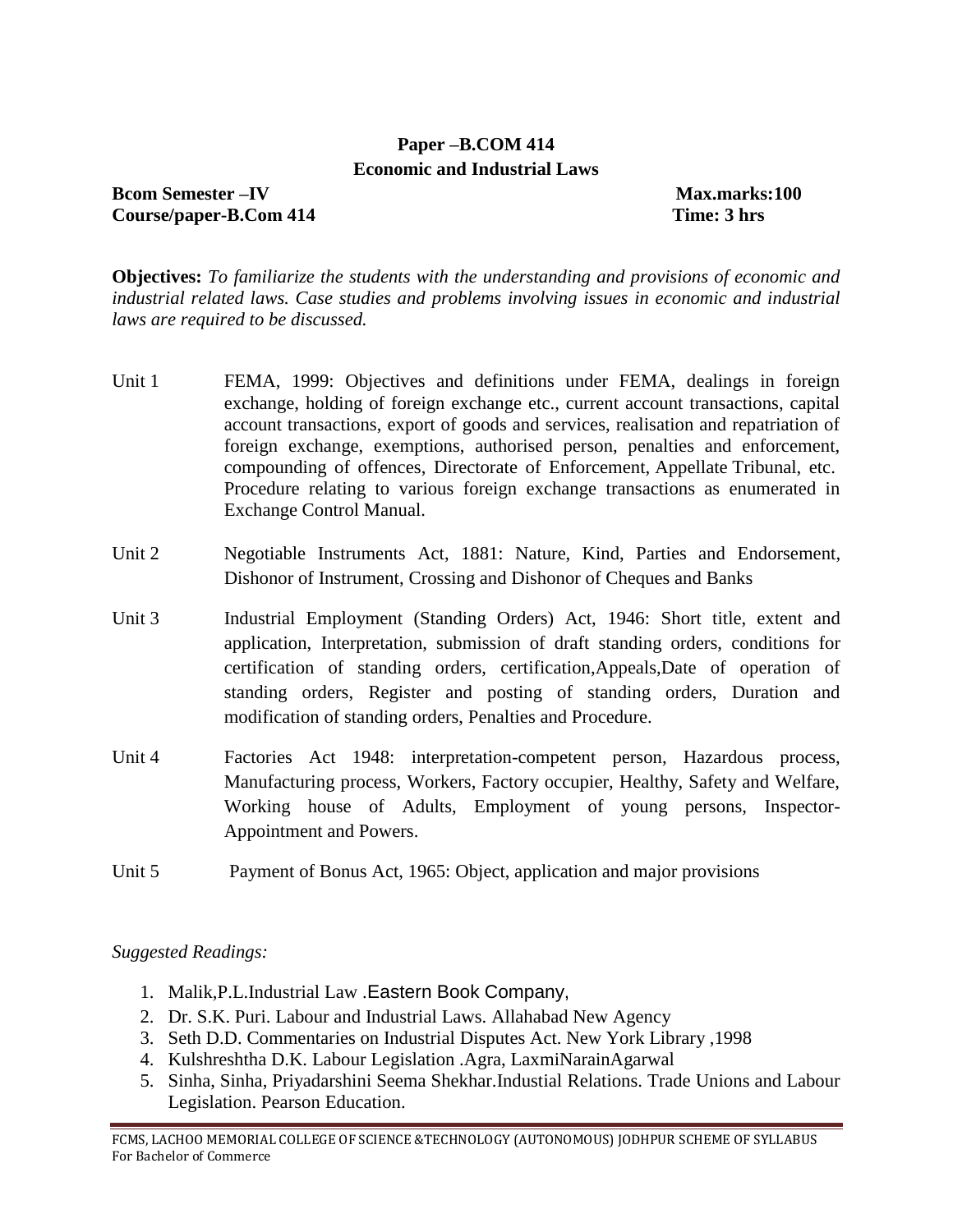#### **Paper – B.COM 415 OFFICE AUTOMATION AND ACCOUNTING APPLICATIONS**

#### **B.COM** Semester –IV Max.marks:100 **Course/paper-B.COM 415 Time: 3hrs**

- **Objectives:** *To provide computer skills and knowledge for commerce students and to enhance the student understanding of usefulness of information technology tools for business operations.*
- Unit 1 Introduction to computers- Meaning, definition, a simple model of computer, Characteristics of computer systems, Input and Output devices, Computer languages-low level, High, Hardware and Software,
- Unit 2 Word Processing- Concept, Interface, Keyboard Shortcut, Creating, Saving and Opening Documents in Word, Editing, Previewing, Printing & Formatting a Document, Find & Replace text, Header and footer, Using Thesaurus, Mail Merge, Handling Graphics, Tables & Charts, Converting a word document into various formats, Macro, Checking and correcting spellings and grammar, other advance function
- Unit 3 Spreadsheet & Presentation Package- Concept, Creating, saving, opening workbook in excel, Entering data in cell/formula, Editing, formatting a worksheet, Previewing, Printing, Function, Copying formulae, Working with excel graph and charts. Presentation Package- Concept, Creating, Opening and saving, presentations, working with different views, Editing texts, Working with slides, Creating presentation, adding and formatting slide and text, adding clip art, pictures, designing slide shows, running and controlling slide show, Working with chart, printing, other advance function
- Unit 4 E- commerce- Introduction, Types, Benefits, Limitations and barriers of e-Commerce, E- Commerce models, value chains in E-commerce, E-Commerce in India, web based tools for Electronic Commerce, Legal, Ethical and Societal impacts of E-commerce.
- Unit 5 Fundamental of Tally-Meaning, Feature, Importance, Manual v/s computerized accounting, Creating company, Group and ledger Creation, Accounting entries for different transaction and taxes, Financial Report generations,

#### **Suggested Readings**

- 1. Jain, Satish, Jain, Shashank, Jain Madhulika- IT Tools and Application- BPB Publication, New Delhi
- 2. Jain, Bhargava & Agarwal Fundamentals of Computer- RBD Publication, Jaipur
- 3. P K Sinha-Computer Fundamentals-BPB Publications, New Delhi
- 4. Asok K. Nadhani-Tally Training Guide- Jain Book Agency, New Delhi
- 5. Maidasani, Dinesh, Straight to Point, Tally 9ERP, Firewal Media, New Delhi

FCMS, LACHOO MEMORIAL COLLEGE OF SCIENCE &TECHNOLOGY (AUTONOMOUS) JODHPUR SCHEME OF SYLLABUS For Bachelor of Commerce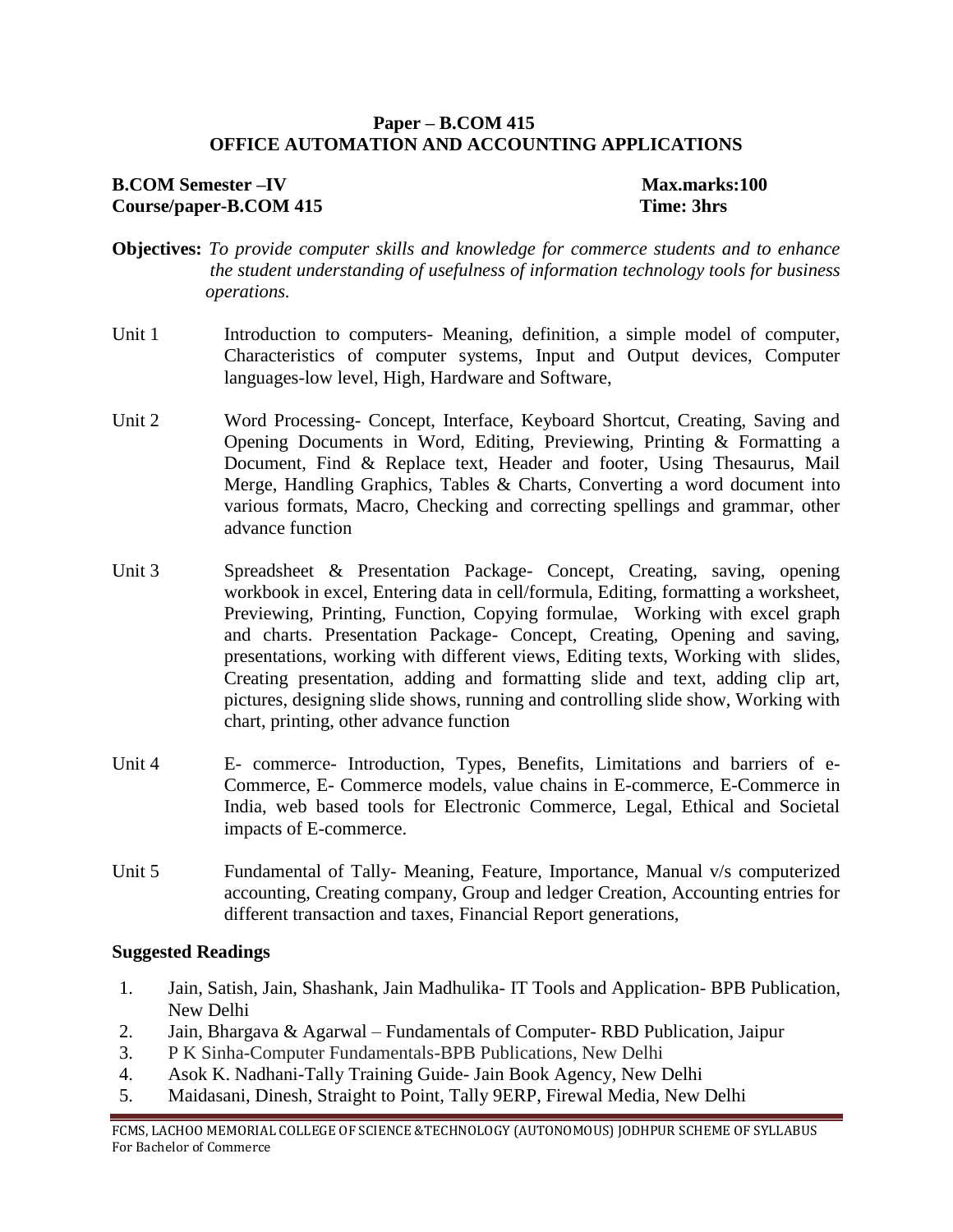#### **PAPER – B.COM 511 GOODS AND SERVICES TAX**

#### **B.Com Semester –V Max.marks:100** Course/paper-B.COM 511 Time: 3 hrs

- **Objectives:** *To provide basic knowledge and equip students with application of principles and provisions of Goods and Services Tax.*
- **Unit 1** Introduction, Earlier Indirect Tax, Shortcoming of Earlier Indirect Tax, Meaning of Goods and Services, Need of GST, Structure of GST, Benefits of GST. GST Council- Role, GST Network, E-Way Bill, Doctrine of Unjust Enrichment, Definitions
- **Unit 2** Impact of GST on Trade, Manufacturing and Services. Supply- Meaning, Time and Valuation. IGST- Meaning, Feature and Computation. Incidence of Tax, Rate of GST, Exemption and Zero Rated Supply
- **Unit 3** Composition Scheme and Reverse Charge Mechanism. Input Tax Credit, Registration Process.
- **Unit 4** Returns, Payment of Tax and Refund, Assessment and Audit
- **Unit 5** Collection and Recovery of Tax, Penalties, Appeal, Revision, Advance Ruling

#### *Suggested Readings:*

.

- 1. Mehrotra, H.C., & Agarwal, V.P., Goods And Servies Tax, Sahitya Bhawan Publication
- 2. Agarwal, Anjali, Goods And Servies Tax, New Century Publication
- 3. Kumar, Rakesh, Goods And Servies Tax, Diamond Publication
- 4. Singhania, Vinod, Student gudies to GST, Taxmann Publication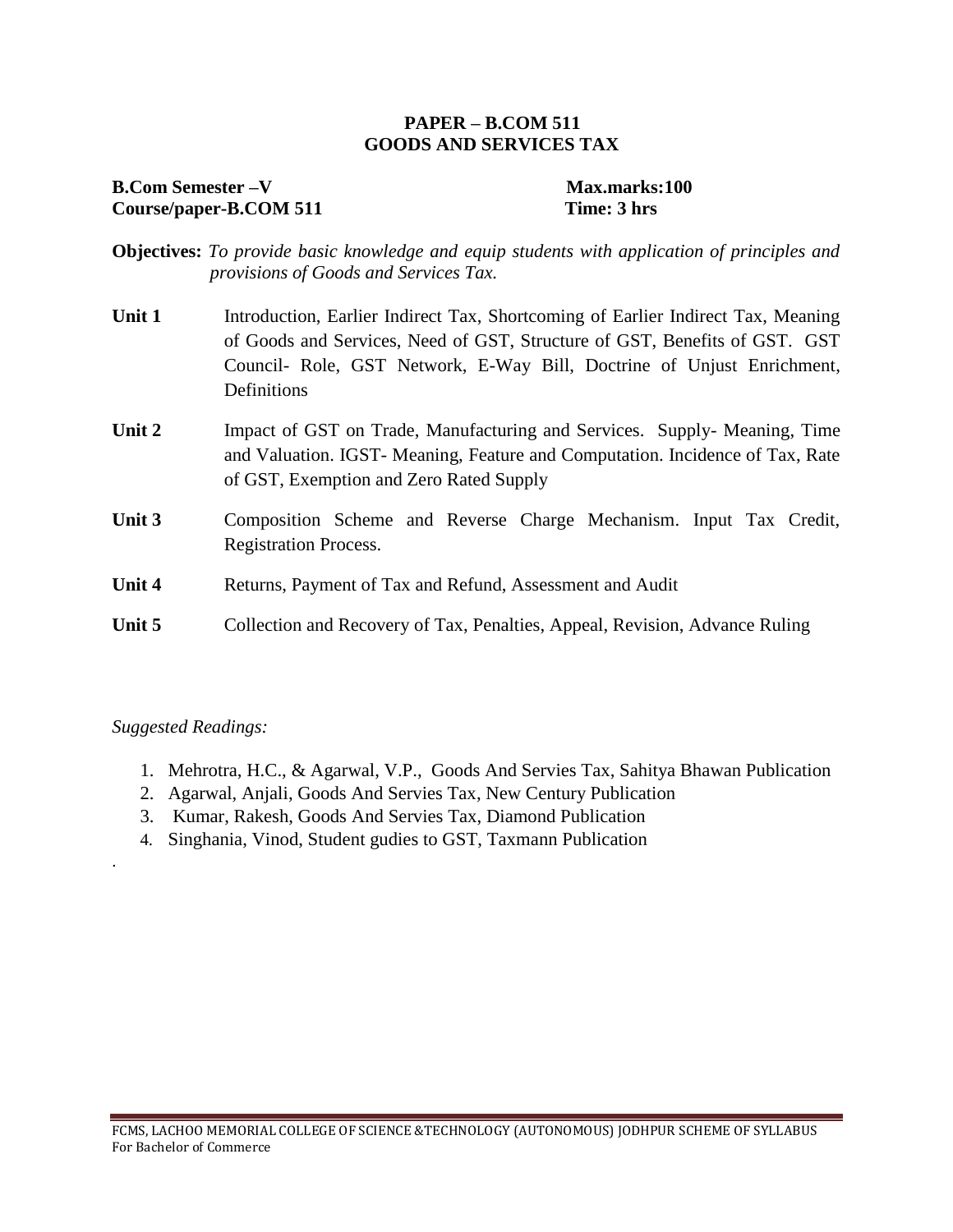#### **Paper – B.COM 512 MANAGEMENT ACCOUNTING**

#### **B.COM** Semester –V Max.marks:100 **Course/paper-B.COM 512 Time: 3 hrs**

- **Objectives:** *To provide basic knowledge and equip students with application of principles and provisions of accounting used in business decision making process.*
- Unit 1: Management Accounting-Introduction, Definition, Meaning, Scope, limitations. Ratio analysis: Meaning, Objectives, limitations, Classifications, Computation and Interpretation, Du Point control chart.
- Unit 2: Cash Flow and Fund Flow Statement.
- Unit 3: Marginal costing and managerial decisions : The basic concept of Marginal Cost and Marginal Costing, Break Even Analysis and Cost volume profit analysis, Break even charts and profit charts, managerial decisions, application of marginal costing in decision making Unit; standard costing and variance analysis.
- Unit 4: Budgeting a n d budgetary control concept; importance; process, various types of budget; Control Ratio; ZBB.
- Unit 5: Emerging issues in Management Accounting- Human resource accounting, EVA, Internal reconstruction and amalgamation- concept, elementary accounting and interpretation.

- 1. Hingorani, N L.and Rmanathan, A R.Managment accouniting,new delhi,Sulatn chand ,1992.
- 2. Khan and Jain. Management Accounting.New Delhi, Tata McGraw Hill.
- 3. Panday I.M., Management accounting, New Delhi,vikas publishing house
- 4. Vij.Madhu.Financial and management Acounting, Anmol publications, 1997.
- 5. Heitger,L E and Matulich Serge.Financial Accounting.Tata Mcgraw hill,1990.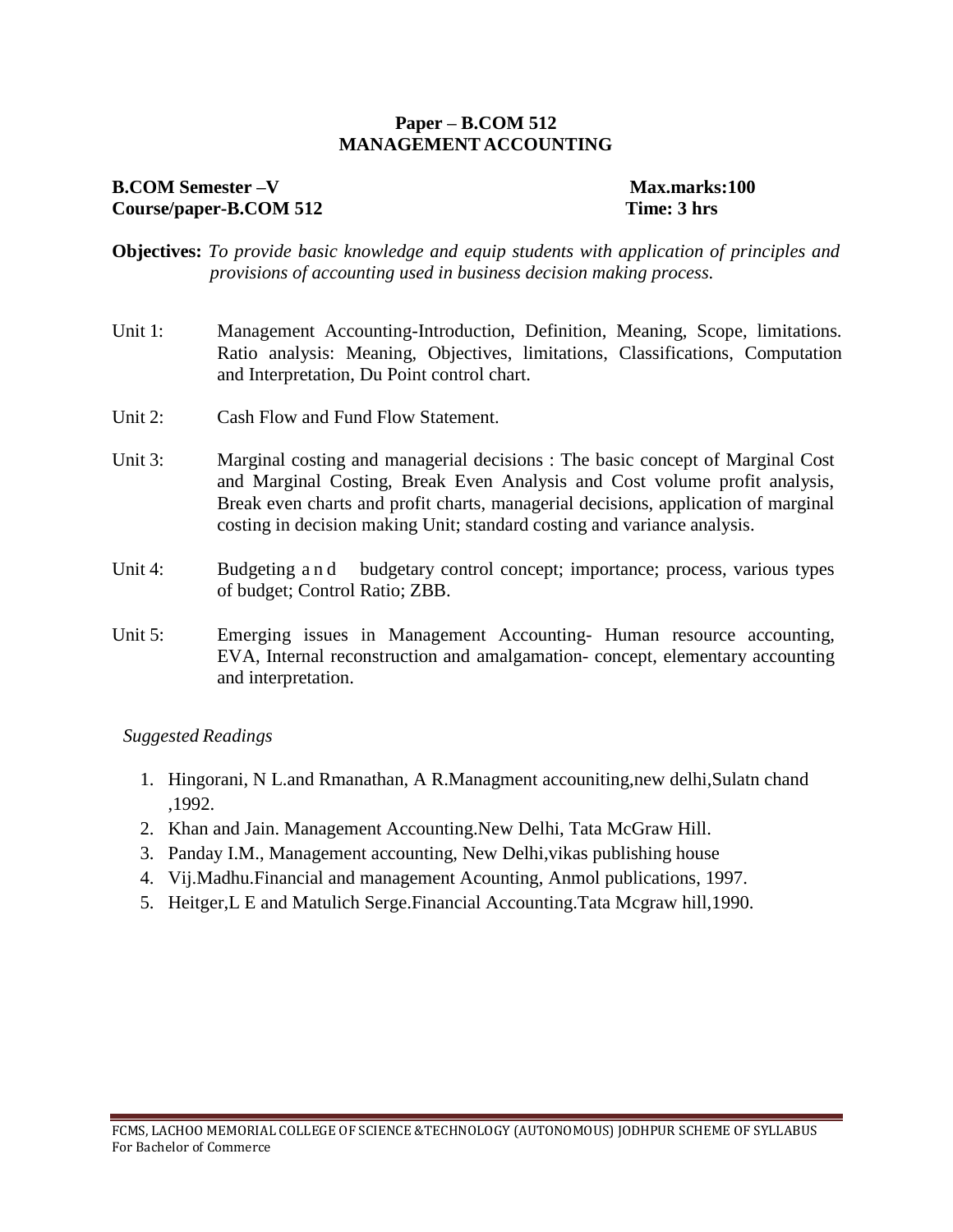#### **Paper – BCOM 513 FUNCTIONAL MANAGEMENT**

#### **BCOM Semester – V** Max.marks:100 **Course/paper-B.COM 513 Time: 3 hrs**

- **Objectives:** *To provide basic knowledge and equip students with application of principles and provisions of accounting used in business decision making process.*
- Unit 1: Human Resource Management; Meaning, Nature, Significance, and Scope of Human Resource Management. Human Resource Planning: Need, Importance and Process. Job Analysis: Objective, Process, Techniques. Job Design; Approaches and Methods.
- Unit 2: Recruitment; Meaning, Sources, Methods, Selection; Meaning, Process and Tests. Placement and Induction; Training and Development: Objectives, Methods and Evaluation of Training and Development Programme, Worker's participation in Management
- Unit 3: Marketing Management: Marketing Management: Concept, Importance, Scope of Marketing and Functions of Marketing, Promotion Decision; promotion mix – Distribution channels and Physical Distribution Decision: Nature, functions and types of distribution channel.
- Unit 4: Marketing Research; Meaning, Objectives, Significance and Procedure of Marketing Research. Product Decision: Meaning of Product, Product Life Cycle and New Product Development.
- Unit 5: Production and Operation Management: Meaning, Significance, Scope of Operations Management. Plant location; Layout Planning, Routing, Scheduling, Dispatch and Follow up. Operations for Job, Batch and Mass Production.

#### *Suggested Readings*

- 1. Bhattacharya, Deepak Kumar, Human Resource Management, Excel Books, New Delhi. 2006
- 2. Rao.V.S.P.Human Resource Management: Text and Cases. Excel book,2002
- 3. Kotler Philip. Marketing Management .Prentice Hall of India,2009
- 4. Saxena .Marketing Management . Tata McGraw Hill Publications.2010

FCMS, LACHOO MEMORIAL COLLEGE OF SCIENCE &TECHNOLOGY (AUTONOMOUS) JODHPUR SCHEME OF SYLLABUS For Bachelor of Commerce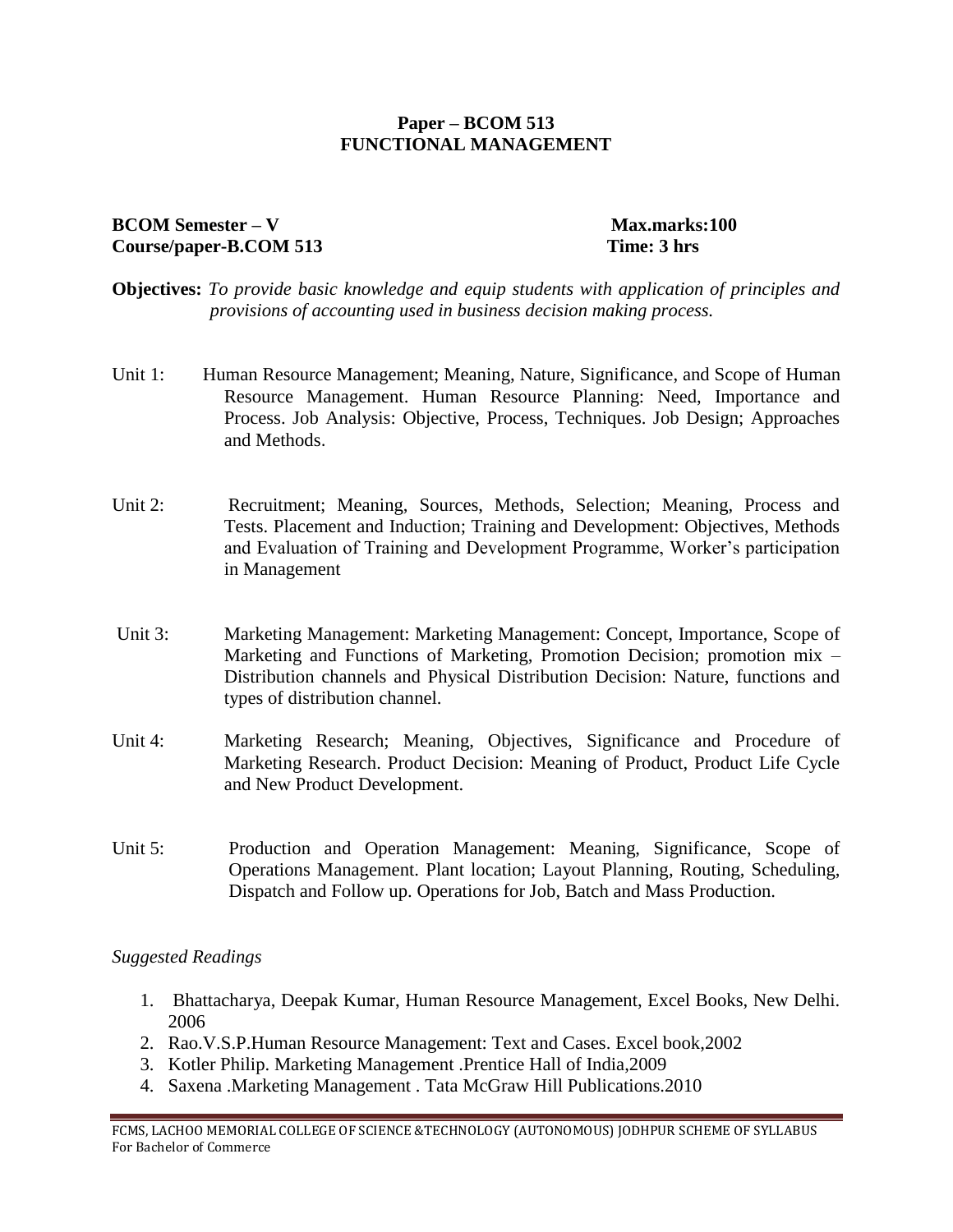#### **PAPER – B.COM 514 INTERNATIONAL TRADE & FINANCE**

#### **B.Com Semester –V Max.marks:100 Course/paper-B.COM 514 Time: 3hrs**

- **Objectives:** *To provide basic knowledge related to international trade and finance used in business.*
- Unit 1: Meaning, nature, advantages and disadvantages in international trade Terms of trades; Balance of Trade and Balance of Payment- Concept, cause of Disequilibrium and Measures for Correction. Adjustment Mechanism, Trends in world Trade and Problems of Developing Countries, Planning International Trade Operations.
- Unit-2: Foreign Exchange Rates-Meaning and determination- mint par parity Theory; Purchasing Power Parity Theory; Demand and supply Theory. Fixed, Flexible and floating exchange rate- Meaning and their advantages and disadvantages. Fluctuations in exchange rates, causes, effects and methods of controlling the fluctuations, Exchange control- Meaning, Objectives, methods Exchange control in India.
- Unit3: Methods of International Payment and Settlements. Documentary credit as method of payment. Export Finance. Import finance. Study of Institutions associated with Export/ Import Finance, Role of STC & MMTC and Export promotion Councils
- Unit 4: Commercial Policy. Export Promotion and Import substitution, ECGC, Exim Bank, Infrastructure and Institutional Setup for Exports, Policy Measures, 100% EOU, Export Houses and Trading houses, EPZs, SEZs.
- Unit 5 : Euro Currency Markets and EURO, Foreign exchange market Concept, Mechanism of Determination of Rate, management of risk in International Payment, International liquidity - Meaning, comparison, sources and Role of SDRs

- 1. K.D.Swami: International Trade
- 2. Singhal : International Trade
- 3. M.C. Vaish : Macro Economics
- 4. Daniels & Radebaugh : International Business
- 5. Cheruvilam : International Business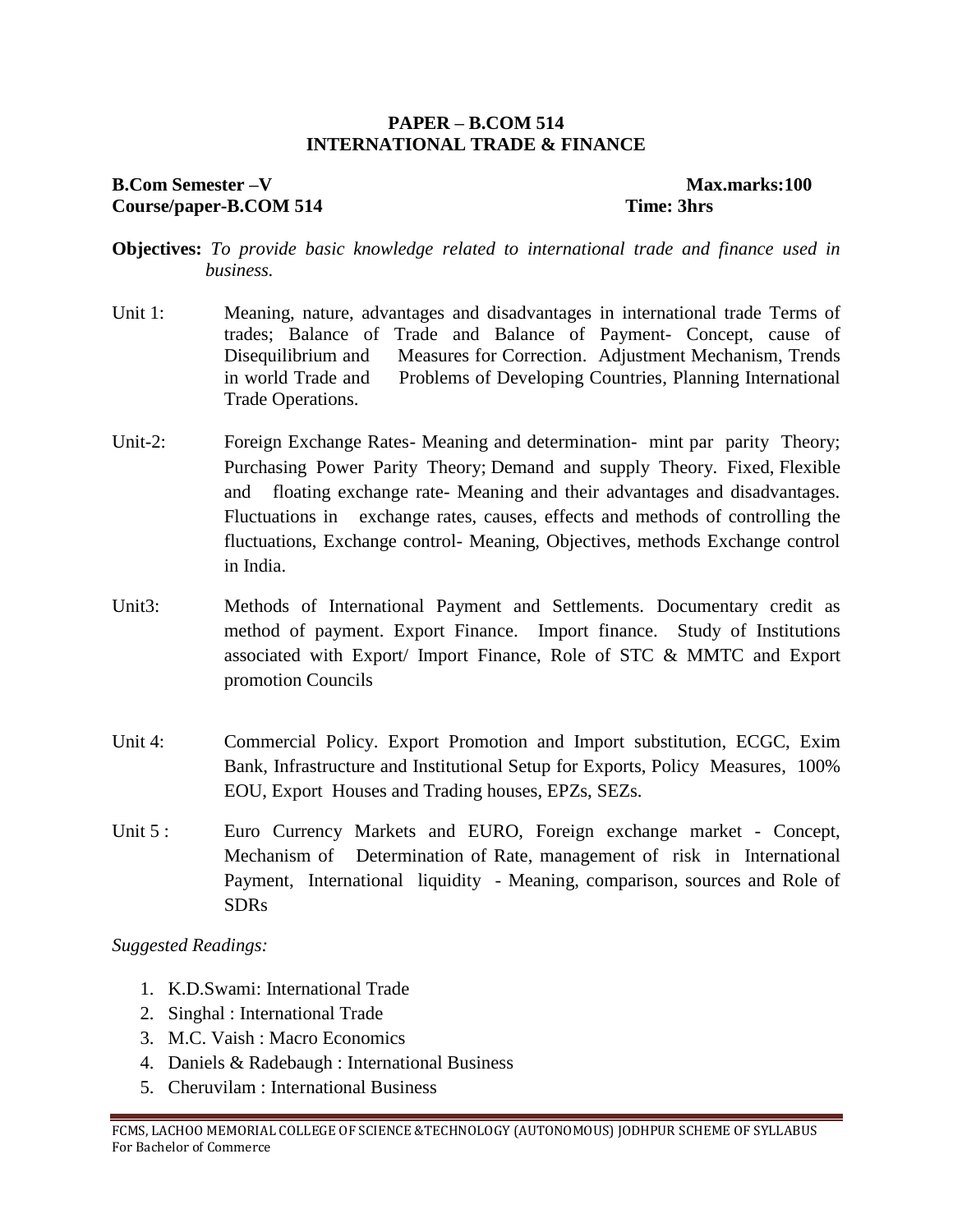#### **Paper – B.COM 515 ENTREPRENEURSHIP**

### **B.COM Semester –V Max.marks:100 Course/paper-B.COM 515 Time: 3 hrs**

**Objectives:** *To provide basic knowledge related to entrepreneurship*

- Unit 1: Concept of Entrepreneurship Meaning Types Qualities of an Entrepreneur -Classification of Entrepreneurs - Factors influencing Entrepreneurship - Functions of Entrepreneurs
- Unit 2: The Entrepreneur: definition, emergence of entrepreneurial class; theories of entrepreneurship; role of social economic environment; characteristics of entrepreneur; leadership; risk taking; decision making and business planning.
- Unit 3: Role of Entrepreneur: Role of an entrepreneur in economic growth as an innovator, generation of employment opportunities, complimenting and supplementing economic growth, bringing about social stability and balanced regional development of industries.
- Unit 4: Entrepreneurial Development Programme (EDP) Role, relevance, and achievements - Role of Government in organizing EDPs - Critical evaluation.
- Unit 5: Promotion of a Venture: Opportunities analysis; external environmental analysis economic, social and technological; competitive factors; legal requirements of establishment of a new unit and rising of funds; Venture capital sources and documentation required.

- 1. Vasant, DCSAI; Entrepreneurship, Himalaya Publishing House, 2003.
- 2. Taneja & S.L. Gupta.; Entrepreneurship Development, 2003
- 3. Pandey, I.M.; Venture Capital –The Indian Experience, Prentice Hall of India, 2003.
- 4. Tandon B.C, Environment and Entrepreneur, Chug Publications, Allahabad
- 5. Peter F Drucker: Innovation and Entrepreneurship Heinemann London
- 6. Rajpurohit, Vyas, Ramchandani, Sharma; Fundamentals of Entrepreneurship, Ajmera Book Company, Jaipur.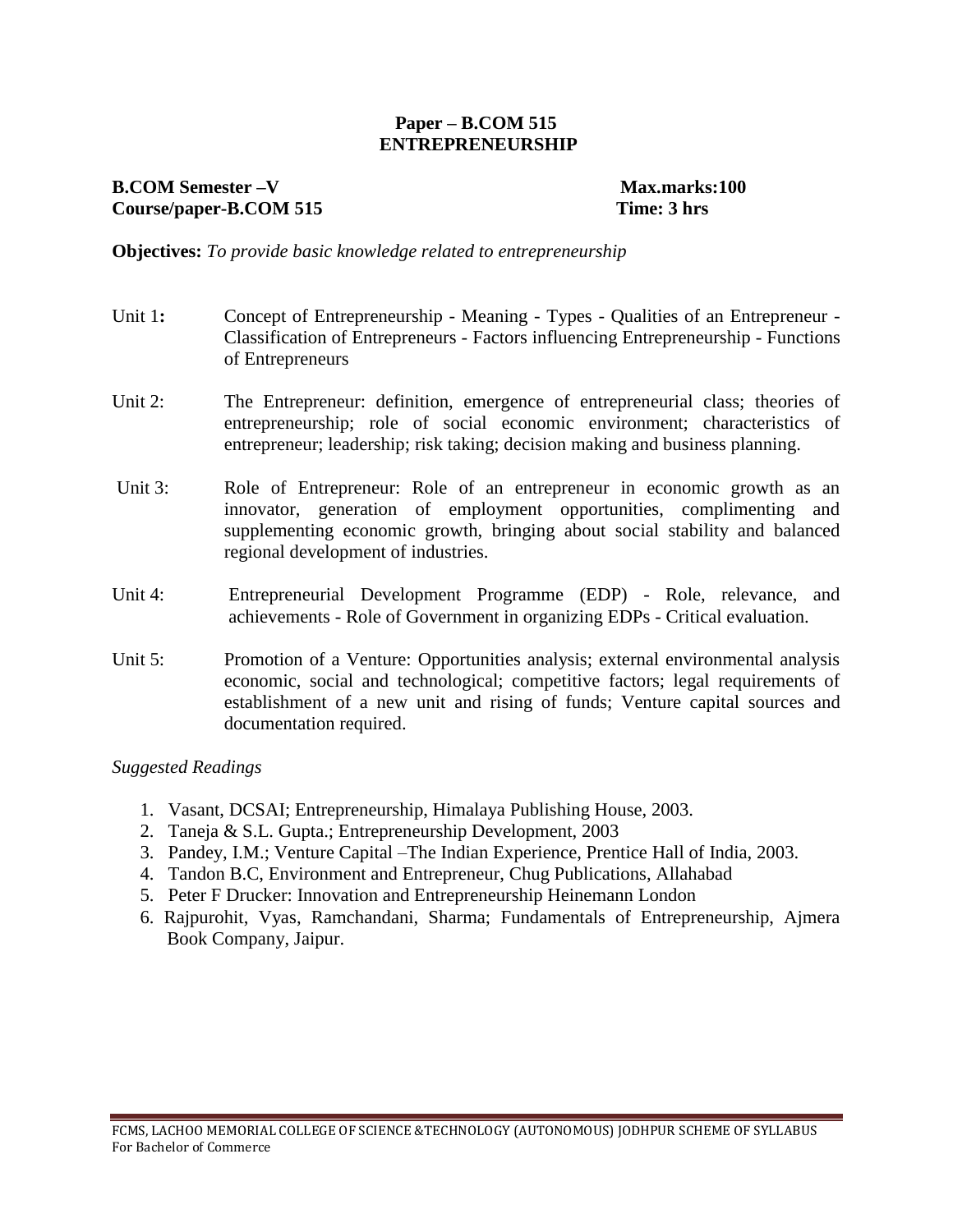#### **Paper – B.COM 611 FINANCIAL MARKET OPERATIONS**

#### **B.COM** Semester –VI Max.marks:100 **Course/paper-B.COM 611 Time: 3 hrs**

**Objectives:** *To provide basic knowledge and equip students with application of financial market operations*

- Unit1: Financial system- nature, roleand structure of financial system, Overview of Financial Institution, Financial markets in India; classification of financial markets, money market- its constitutions, functions of money market, money market institutions.
- Unit 2: Capital market: a) Security market b) secondary market, functions and role of Stock Exchange, Functions and role of Stock exchange, Listing Procedure and legal Requirements.
- Unit 3: Functionaries on Stock Exchange, Brokers, Registration, duties, Sub Brokers-Registration and duties, Market Makers, Jobber's, Portfolio consultants.
- Unit 4: Financial Instruments: concepts and characteristics. Financial Services: Merchant banking- functions and roles: Credit rating – concept, functions, and types. Mutual fund –Salient features and its importance
- Unit 5: Securities Contract and Regulations Act: Main provisions. Scope of Securities Contract (Regulation) Act 1956. Investors Protections: Grievances concerning stock exchange dealing and their removal: Grievances cells in stock exchanges: SEBI: role, achievements and guidelines

- 1. LM Bhole;" Financial Institutions and Markets" Tata McGraw Hill, New Delhi
- 2. Bharati Pathak '"Financial Institution and Markets", Pearson Education, New Delhi.
- 3. A.K. Sengupta and M.K. Agarwal, "Money Market Operations in India",Skylark Publications, New Delhi.
- 4. M.Y. Khan '"Indian Financial System- Theory & Practice", Tata McGraw Hill, New Delhi.
- 5. P.N. Varshney & D.K. Mittal '"Indian Financial System "Sultan Chand & Sons, New Delhi
- 6. Chaudhary, Mishra '"Financial Market Operation"RBD Publishing House, Jaipur
- 7. Saraswat, Godha;" Financial Market Operation" RBD Publishing House, Jaipur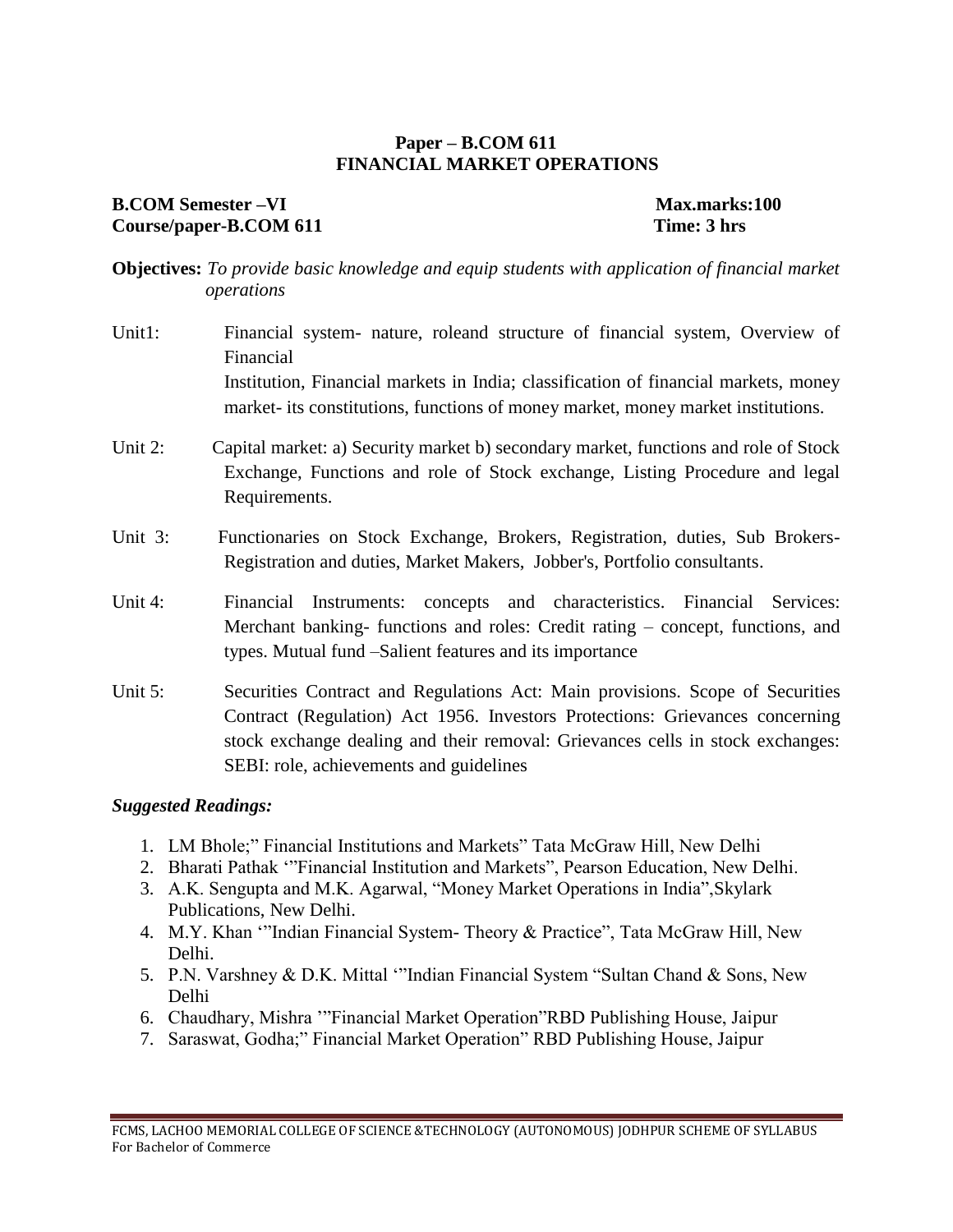#### **Paper – B.COM612**

#### **ADVANCE ACCOUNTING**

#### **B.COM** Semester –VI Max.marks:100 **Course/paper-B.COM 612 Time: 3 hrs**

|        | <b>Objectives:</b> To acquaint the students with basic concepts and various methods involved in<br>advanced accounting |  |  |  |  |  |
|--------|------------------------------------------------------------------------------------------------------------------------|--|--|--|--|--|
| Unit 1 | Accounting for price level change                                                                                      |  |  |  |  |  |
|        | Fund based accounting                                                                                                  |  |  |  |  |  |
|        | Accounting for Insurance companies                                                                                     |  |  |  |  |  |
| Unit 2 | Social Accounting                                                                                                      |  |  |  |  |  |
|        | Accounting for Agricultural farms                                                                                      |  |  |  |  |  |
|        | Hotel accounting                                                                                                       |  |  |  |  |  |
|        | Responsibility accounting                                                                                              |  |  |  |  |  |
| Unit 3 | Introduction to Government accounting, Human Resource Accounting, Value                                                |  |  |  |  |  |
|        | added accounting, Economic value added accounting                                                                      |  |  |  |  |  |
| Unit 4 | Valuation of Assets: Goodwill, Shares and Inventory, Accounting for Hospital,                                          |  |  |  |  |  |
|        | Accounting for solicitor, Joint Venture Accounting                                                                     |  |  |  |  |  |
| Unit 5 | Corporate Reporting and Information disclosure and design of accounts,                                                 |  |  |  |  |  |
|        | Investment accounting                                                                                                  |  |  |  |  |  |
|        |                                                                                                                        |  |  |  |  |  |

- 1. Shukla, M.C. & Grewal T.S. Advanced Accounts- S. Chand & Co. New Delhi.
- 2. Gupta, R.L. Advanced Accountancy- S. Chand & Co. New Delhi.
- 3. Jain and Narang Advanced Accountancy- Kalyani Publishers, New Delhi.
- 4. Jain, Khandelwal, Pareek -Advance Accountancy- RBD Publication, Jaipur.
- 5. Tulsian, P.C. Advanced Accounting. New Delhi, Tata Mc Graw Hill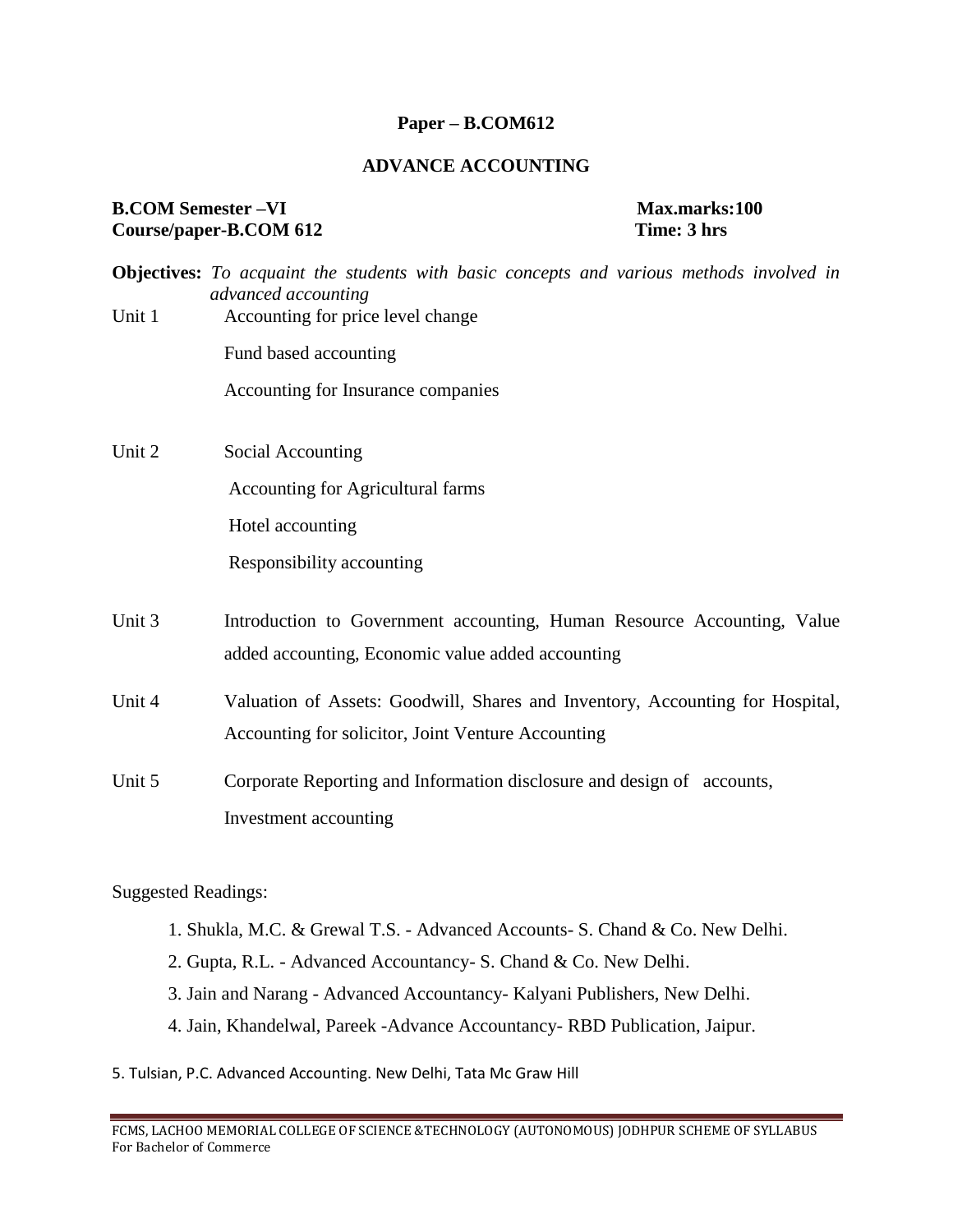#### **Paper – B.COM 613 INSURANCE MANAGEMENT**

#### **B.COM** Semester –VI Max.marks:100 **Course/paper-B.COM 613 Time: 3 hrs**

- **Objectives:** *To provide basic knowledge and equip students with application of principles and provisions of insurance management.*
- Unit 1: Concept of insurance, benefits, functions, importance and principles. Types of Insurance: Life, Non-Life (general), Health, Pension, Social Security and Retirement Benefits. Concept of Bank assurance.
- Unit 2: Relevance of Insurance to the emerging socio-economic needs of all the sections of society including Industrial sector, Intermediaries in Insurance business. Reforms and future trends in Indian Insurance Industry.
- Unit 3: Principles & Practice of Insurance: Nature of Insurance contracts, History of Development ofInsurance in India. Life Insurance and General Insurance: Principles of Life and General Insurance, Insurable interest,Utmost good faith,Approximate cause indemnity, Subrogation ,Contribution Legal aspect of Life Insurance, Insurance applications.
- Unit 4: Indian Insurance Sector: The insurance sector, changing scenario of Life Insurance Sector, Basis of regulatory mechanism for insurance sector in India-IRDA, ECGC
- Unit 5: IRDA Act-Basis of regulatory mechanism for insurance sector in India.

- 1. Mishra M.N. & Mishra S.B., Insurance Principles and Practice, New Delhi, S. Chand Publishing Ltd., 2008
- 2. Tripathi Parva Nalini & Pal Prabir, Insurance Theory & Practice, lst ed., New Delhi, S. Chand & Co.,2001
- 3. Gulati Neelam, Principles of Insurance Management, 1<sup>st</sup> Ed., New Delhi, Excel Books
- 4. Pal Karam, Bodla B.S., Garg M.C., Insurance Management-Principles and Practices, New Delhi, Deep & Deep Publications Pvt. Ltd., 2007